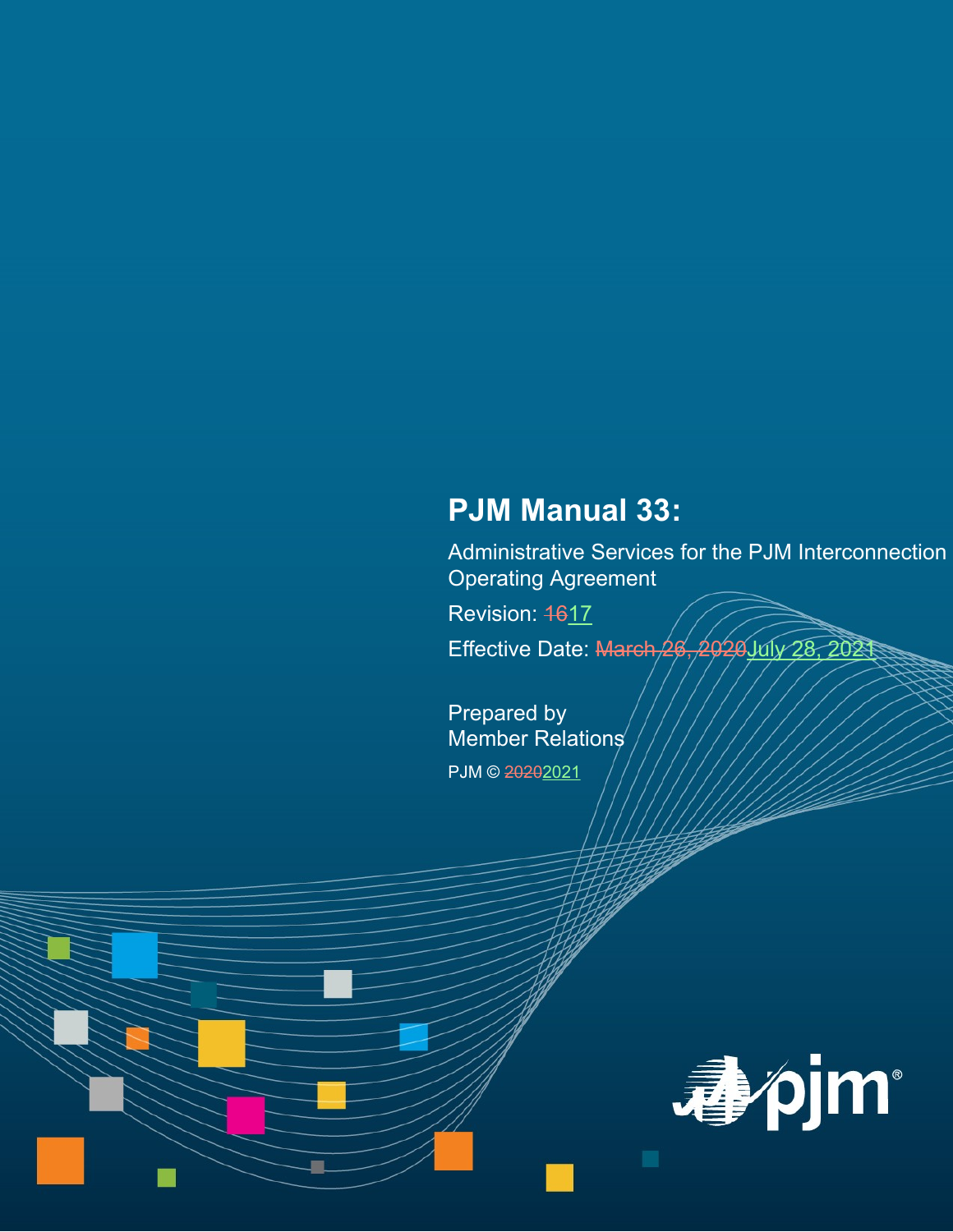

# **Table of Contents**

| Section 1: Operating Agreement of PJM Overview 8                                     |  |
|--------------------------------------------------------------------------------------|--|
|                                                                                      |  |
|                                                                                      |  |
|                                                                                      |  |
|                                                                                      |  |
|                                                                                      |  |
|                                                                                      |  |
|                                                                                      |  |
|                                                                                      |  |
|                                                                                      |  |
|                                                                                      |  |
| 3.1 Roles and responsibilities of Officer. Authorized Representative and Maintenance |  |
|                                                                                      |  |
|                                                                                      |  |
|                                                                                      |  |
|                                                                                      |  |
|                                                                                      |  |
|                                                                                      |  |
|                                                                                      |  |
|                                                                                      |  |
|                                                                                      |  |
|                                                                                      |  |
|                                                                                      |  |
|                                                                                      |  |
|                                                                                      |  |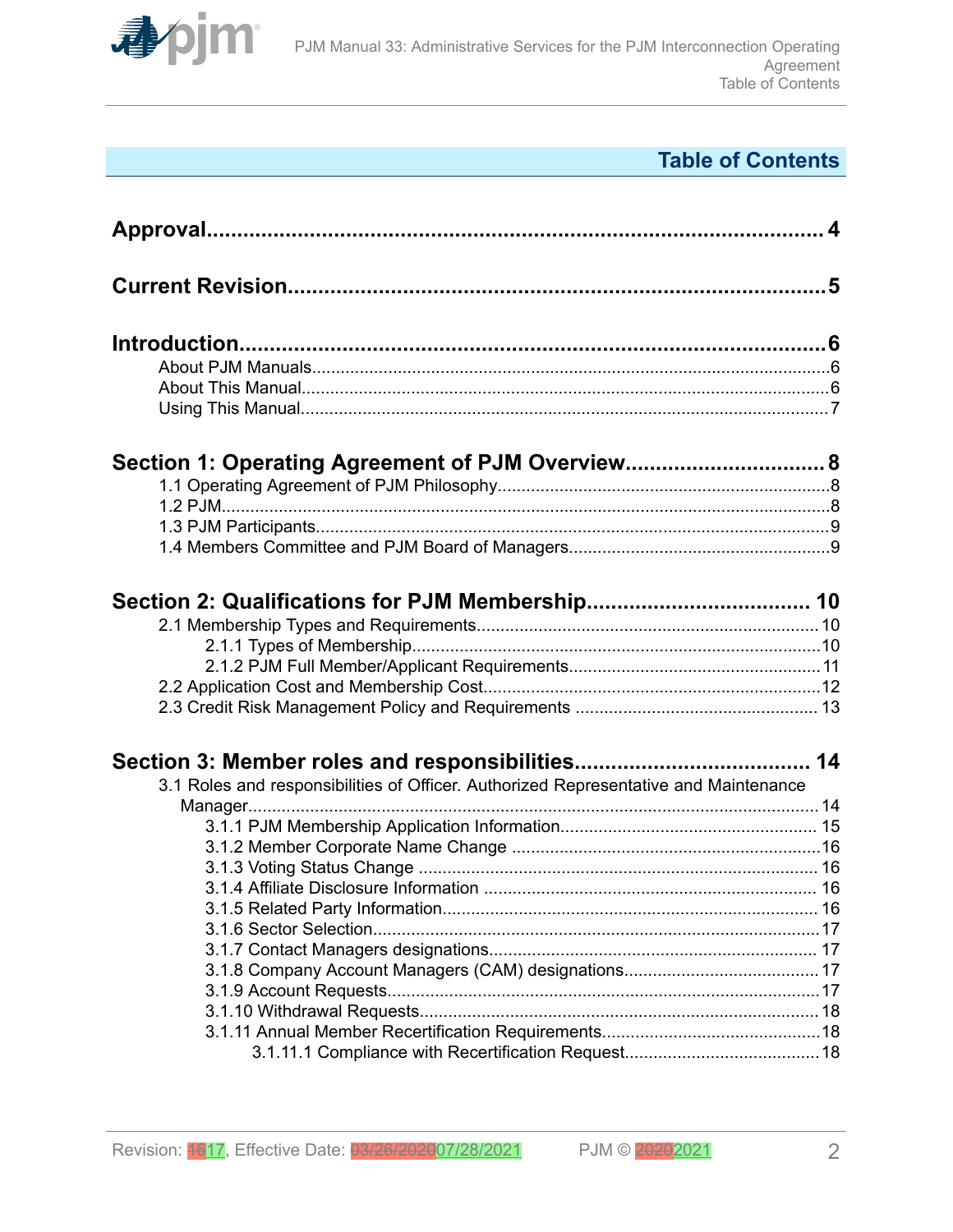

# **[Section 5: Company Account Manager \(CAM\) Roles and](#page-20-0)**

| 5.1.5 Provisioning and Managing Tool Access – CAM Responsibilities 22 |  |
|-----------------------------------------------------------------------|--|
|                                                                       |  |
|                                                                       |  |
|                                                                       |  |

|--|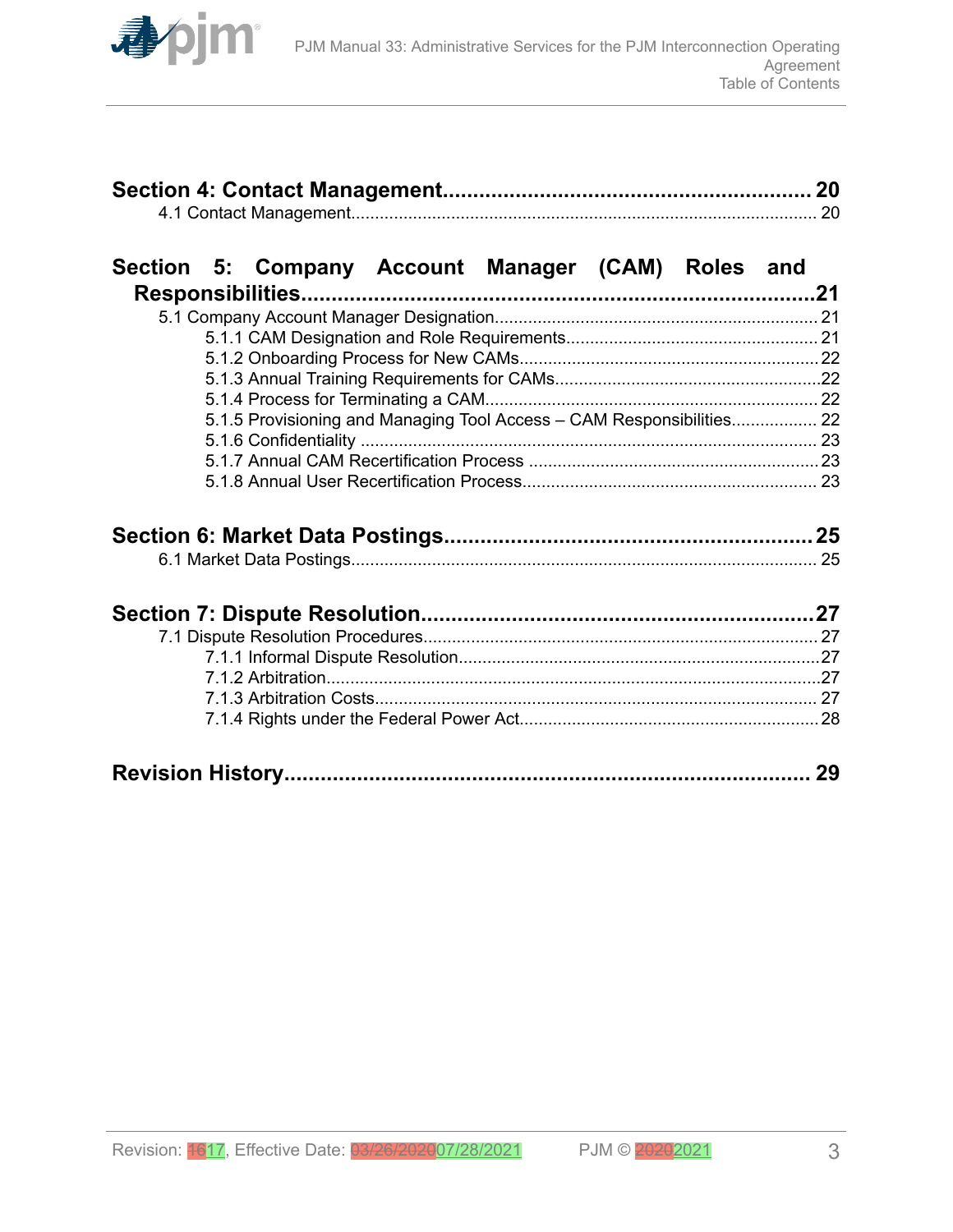<span id="page-3-0"></span>

# **Approval**

Approval Date: 03/26/202007/27/2021 Effective Date: 03/26/202007/28/2021

Anita Patel, Manager

Knowledge Management Center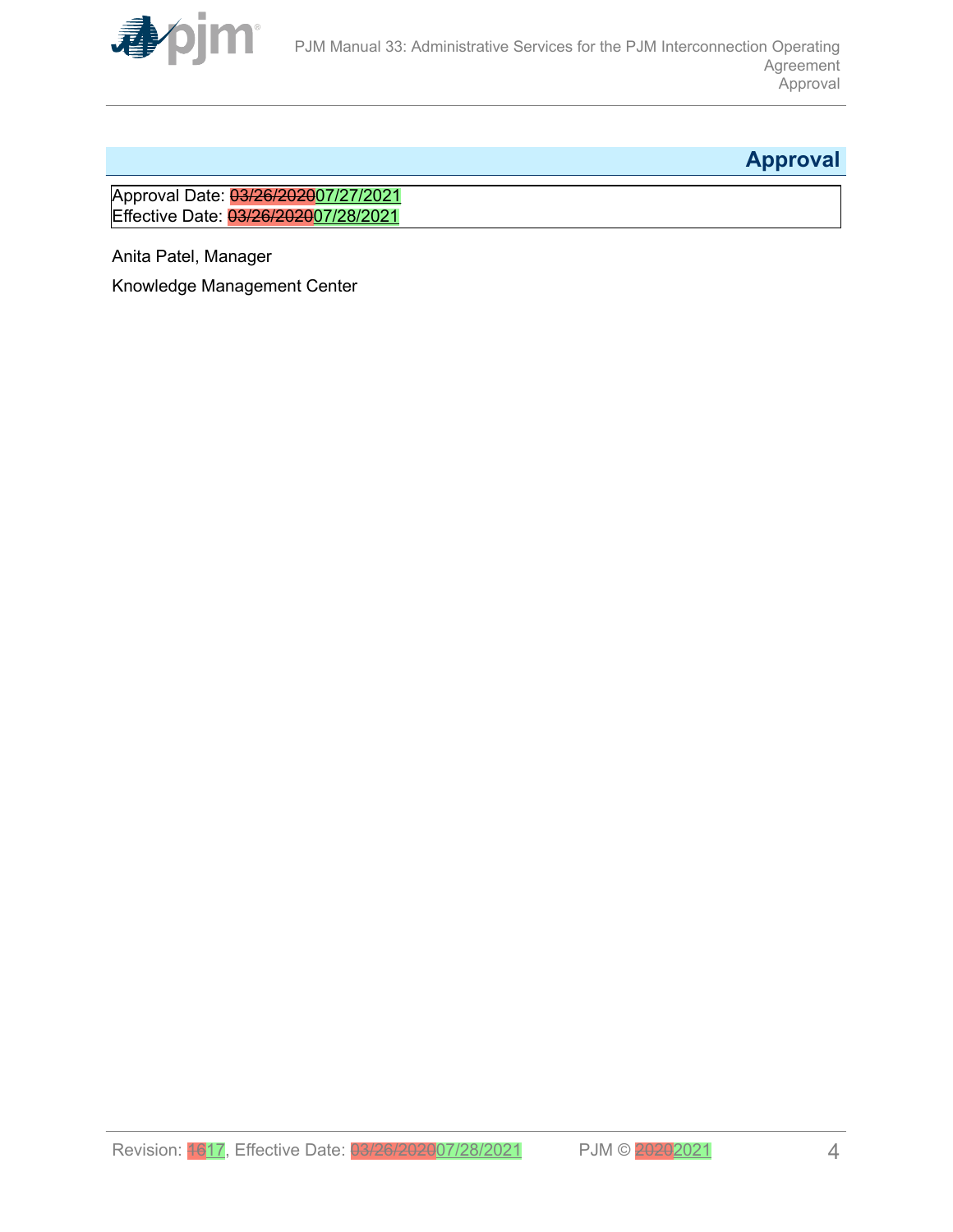<span id="page-4-0"></span>

# **Current Revision**

### **Revision 17 (07/28/2021):**

• Added to Section 6.1 to include FERC transparency requirements for Operating Reserve Demand Curve

### **Revision 16 (06/01/2020):**

• Updated Section 2.2 Application and Membership Cost based on FERC approved tariff changes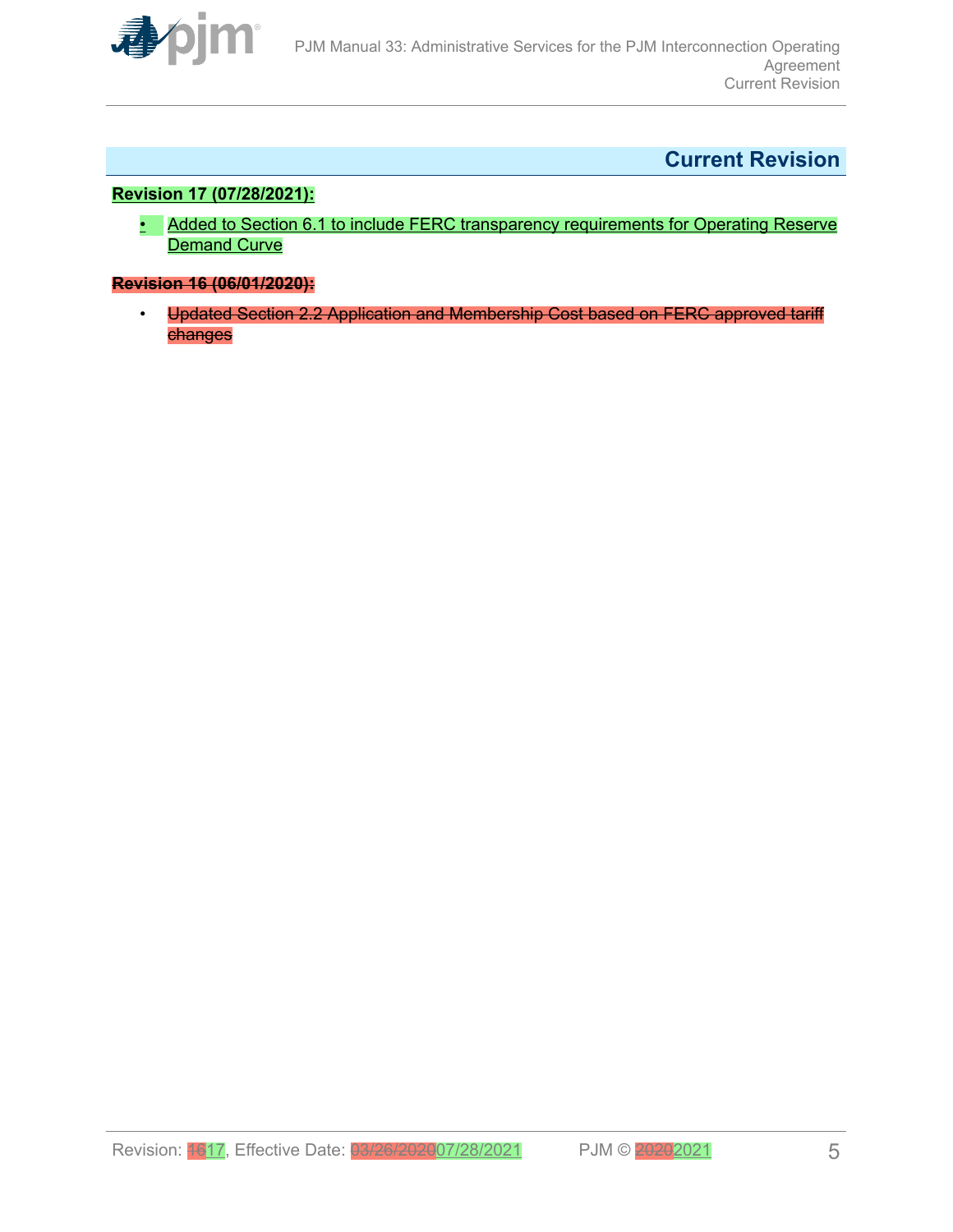<span id="page-5-0"></span>

### **Introduction**

Welcome to the **PJM Manual for Administrative Services for the PJM Interconnection Operating Agreement**. In this introduction, you will find the following information:

- What you can expect from the PJM Manuals in general (see "About PJM Manuals").
- What you can expect from this PJM Manual (see "About This Manual").
- How to use this manual (see "Using This Manual").

### **About PJM Manuals**

The PJM Manuals are the instructions, rules, procedures, and guidelines established by PJM for the operation, planning, and accounting requirements of PJM and the PJM Energy Market. The manuals are grouped under the following categories:

- **Energy Market**
- Regional Transmission Planning Process
- Transmission
- Reserve
- Accounting and Billing
- Administrative
- Miscellaneous Manuals

For a complete list of all PJM manuals, go to the Library section on PJM.com.

### **About This Manual**

The **PJM Manual for Administrative Services for the PJM Interconnection Operating Agreement** is one of a series of manuals within the PJM group of manuals. This manual focuses on administrative issues including the qualifications for new applicants, the application procedure, PJM Market Data Postings and dispute resolution.

### The **PJM Manual for Administrative Services for the PJM Interconnection Operating Agreement** consists of four sections. The sections are as follows:

- Section 1: Operating Agreement of PJM Overview
- Section 2: Qualifications for PJM Membership
- Section 3: PJM Services
- Section 4: Dispute Resolution

### **Intended Audience**

The intended audiences for the **PJM Manual 33 for Administrative Services for the PJM Interconnection Operating Agreement** are:

• Applicants for the Operating Agreement of PJM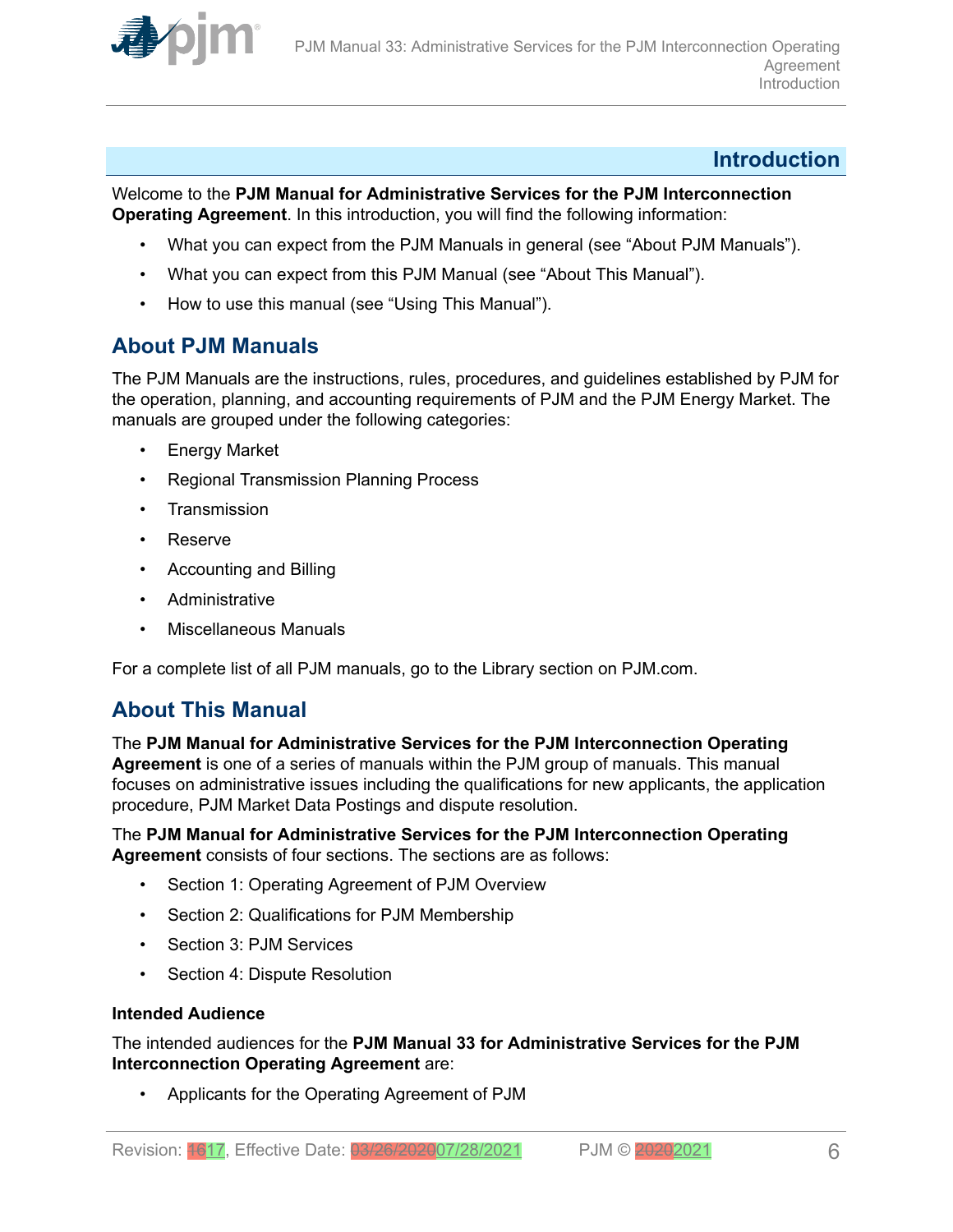<span id="page-6-0"></span>

- Participants in the Operating Agreement of PJM
- PJM staff

### **References**

The references to other documents that provide background or additional detail directly related to the **PJM Manual for Administrative Services for the PJM Interconnection Operating Agreement** are the following:

- Operating Agreement of PJM (<http://www.pjm.com/library/governing-documents.aspx>)
- PJM Open Access Transmission Tariff ([http://www.pjm.com/library/governing](http://www.pjm.com/library/governing-documents.aspx)[documents.aspx\)](http://www.pjm.com/library/governing-documents.aspx)
- Agreement Among the PJM Transmission Owners to Provide a PJM RTO-wide Open Access Tariff (Transmission Owners Agreement) ([http://pjm.com/media/documents/](http://www.pjm.com/library/governing-documents.aspx) [merged-tariffs/toa42.pdf\)](http://www.pjm.com/library/governing-documents.aspx)
- Reliability Assurance Agreement [\(http://www.pjm.com/library/governing](http://www.pjm.com/library/governing-documents.aspx)[documents.aspx\)](http://www.pjm.com/library/governing-documents.aspx)
- Regional Transmission Guide for Oasis and Transmission Reservations

This manual does not supersede the formal requirements of any of the referenced documents.

# **Using This Manual**

Each section of this manual begins with an overview and the philosophy is reflected in the way material is organized. The following bullet points provide an orientation to the manual's structure.

### **What You Will Find In This Manual**

- A table of contents
- An approval page that lists the required approvals and the revision history.
- Sections containing the requirements for application for membership in the interconnection agreement, explaining PJM and members committee responsibilities, and describing dispute resolution procedures.
- Definition of the costs of application for membership and the on-going costs of interconnection agreement participation.
- A link to initiate the membership application process which is necessary to become a signatory to the PJM Operating Agreement [\(https://www.pjm.com/about-pjm/member](https://www.pjm.com/about-pjm/member-services/membership-enrollment.aspx)[services/membership-enrollment.aspx\)](https://www.pjm.com/about-pjm/member-services/membership-enrollment.aspx).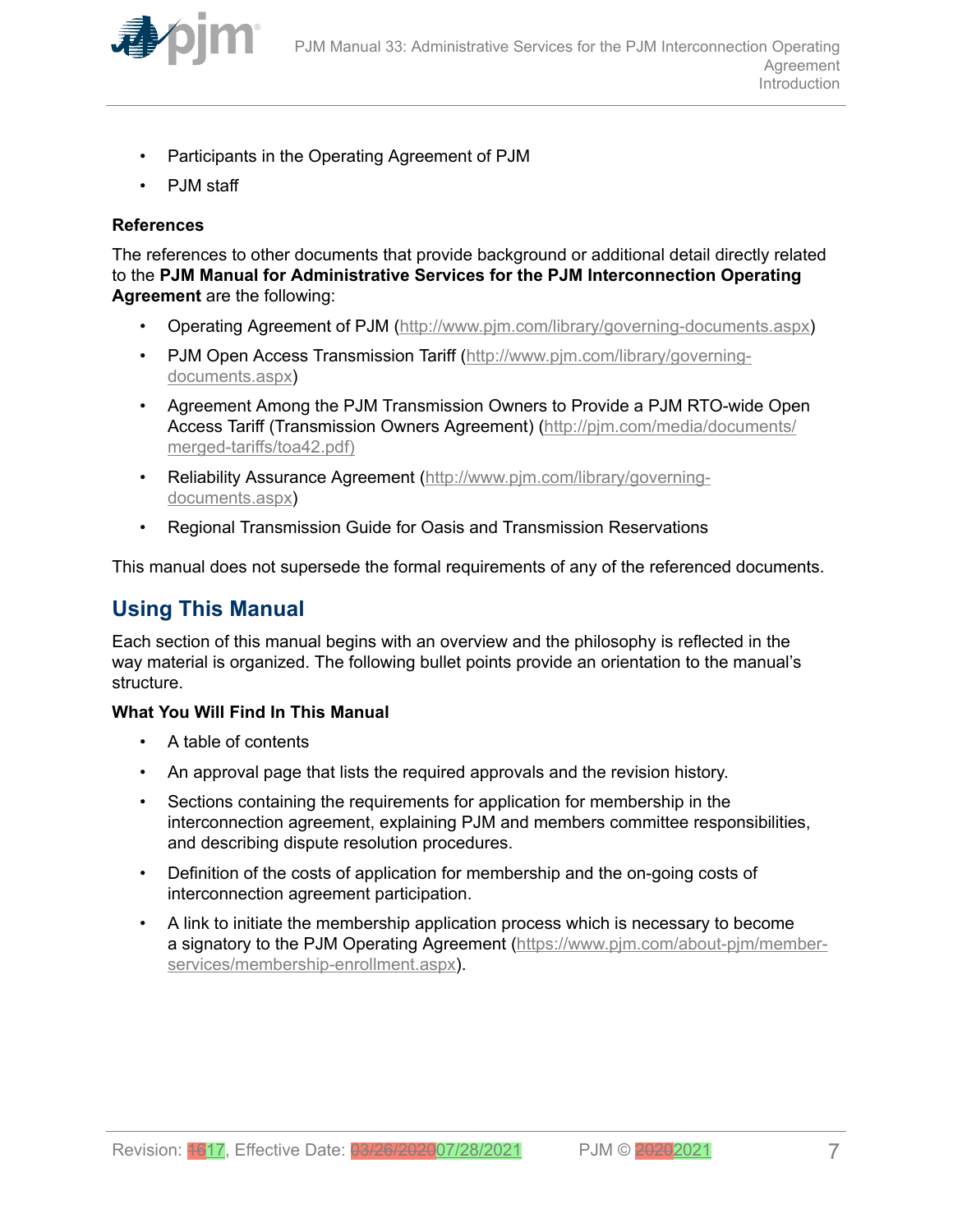<span id="page-7-0"></span>

# **Section 1: Operating Agreement of PJM Overview**

Welcome to the Operating Agreement of PJM Overview section of the **PJM Manual for Administrative Services for the PJM Interconnection Operating Agreement.** In this section, you will find the following information:

- A description of the philosophy of the Operating Agreement of PJM (see "Operating Agreement of PJM Philosophy").
- A description of the role of the PJM with respect to the Operating Agreement of PJM (see "PJM").
- A description of Operating Agreement of PJM Participants (see "PJM Participants").
- A description of the role of the Members Committee (see "Members Committee & PJM Board of Managers").

# **1.1 Operating Agreement of PJM Philosophy**

Signatories ("PJM Participants") to the Operating Agreement of PJM ("the Agreement"), dated March 31, 1997, enter into this Agreement to facilitate coordinated operation of their electric systems and interchange of electric capacity and energy, to ensure the efficient operation of an energy market based on the PJM Open Access Transmission Tariff ("the Tariff"), and to share Capacity Resources with other PJM Participants to reduce overall reserve requirements, all consistent with the reliable planning, design and operation of PJM Participants' Transmission Facilities. The supply systems of the PJM Participants function as coordinated, electrically interconnected supply systems that operate as a single control area, the PJM RTO.

### **1.2 PJM**

PJM assists Participants with the management and administration of the Operating Agreement. PJM is responsible for satisfying the following functions:

- Monitoring the operation of PJM
- Coordinating the operation of Transmission Facilities
- Administering the PJM Open Access Transmission Tariff
- Directing the operation of the Bulk Power Supply Facilities
- Coordinating Emergency operations and procedures
- Billing, collecting and dispersing charges associated with the Operating Agreement

The PJM Member Relations department (telephone 610-666-8980) also provides the following services to PJM Participants:

- Assisting new applicants to prepare the information required by the application process;
- Providing training for new signatories to the Operating Agreement;
- Offering on-going member support and training.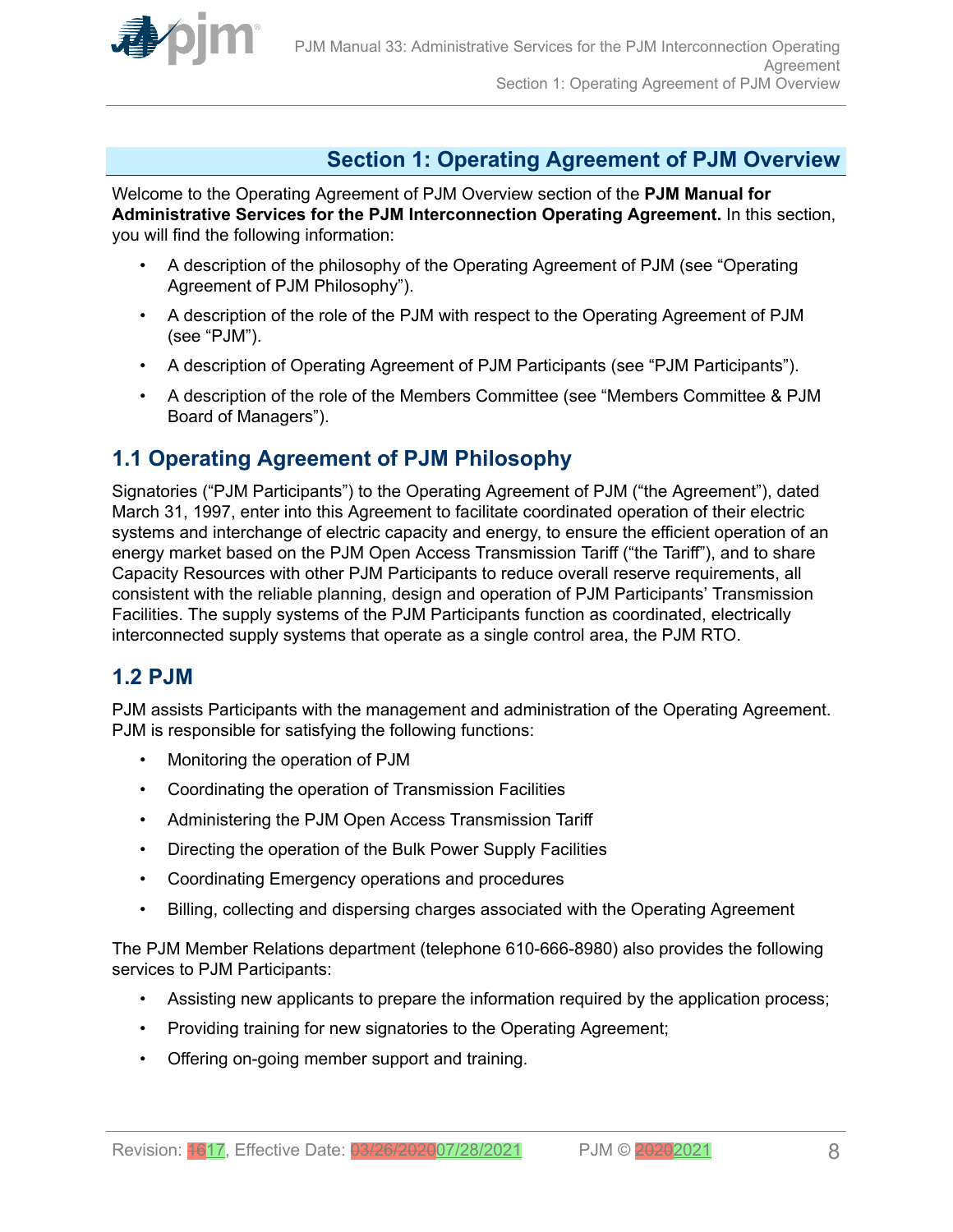<span id="page-8-0"></span>

# **1.3 PJM Participants**

Each signatory to the Operating Agreement of PJM must either be a Transmission Owner within the PJM RTO or an Eligible Customer under the Tariff and must be engaged in buying, selling, or transmitting electric energy in or through the Interconnection (or intend to do so). Eligible Customers include electric utilities, Regional Transmission Owners, power marketers, Federal power marketing agencies, entities generating electric energy for resale and retail customers taking unbundled Transmission Service.

# **1.4 Members Committee and PJM Board of Managers**

The Members Committee is responsible for the performance of the Operating Agreement of PJM. It is responsible for performing the following functions:

- Monitoring the performance of the Operating Agreement of PJM
- Monitoring PJM's operations
- Establishing fees and costs for application to and operation of the Operating Agreement
- Resolving conflicts related to the Operating Agreement
- Overseeing the activities of subcommittees established under the Operating Agreement

Each PJM Participant has one Primary Representative and up to three Alternate Representatives on the Members Committee with the authority to act for that PJM Participant. The Members Committee has five Sectors, one Sector each for Generation Owners, Other Suppliers, Transmission Owners, Electric Distributors, and End-Use Customers. Each PJM Participant may vote in only one of these sectors for which it qualifies. See section 2.1.2, PJM Full Member/Applicant Requirements for sector definitions.

The PJM Board of Managers is composed of nine voting members elected by the Members Committee. The PJM Board of Managers has the authority to supervise all matters pertaining to the PJM and is responsible for preparing and adopting the operating and capital budgets for PJM. The PJM Board of Managers appoints the President and CEO of PJM who directs and manages all of the staff and operations of PJM and reports to the PJM Board of Managers.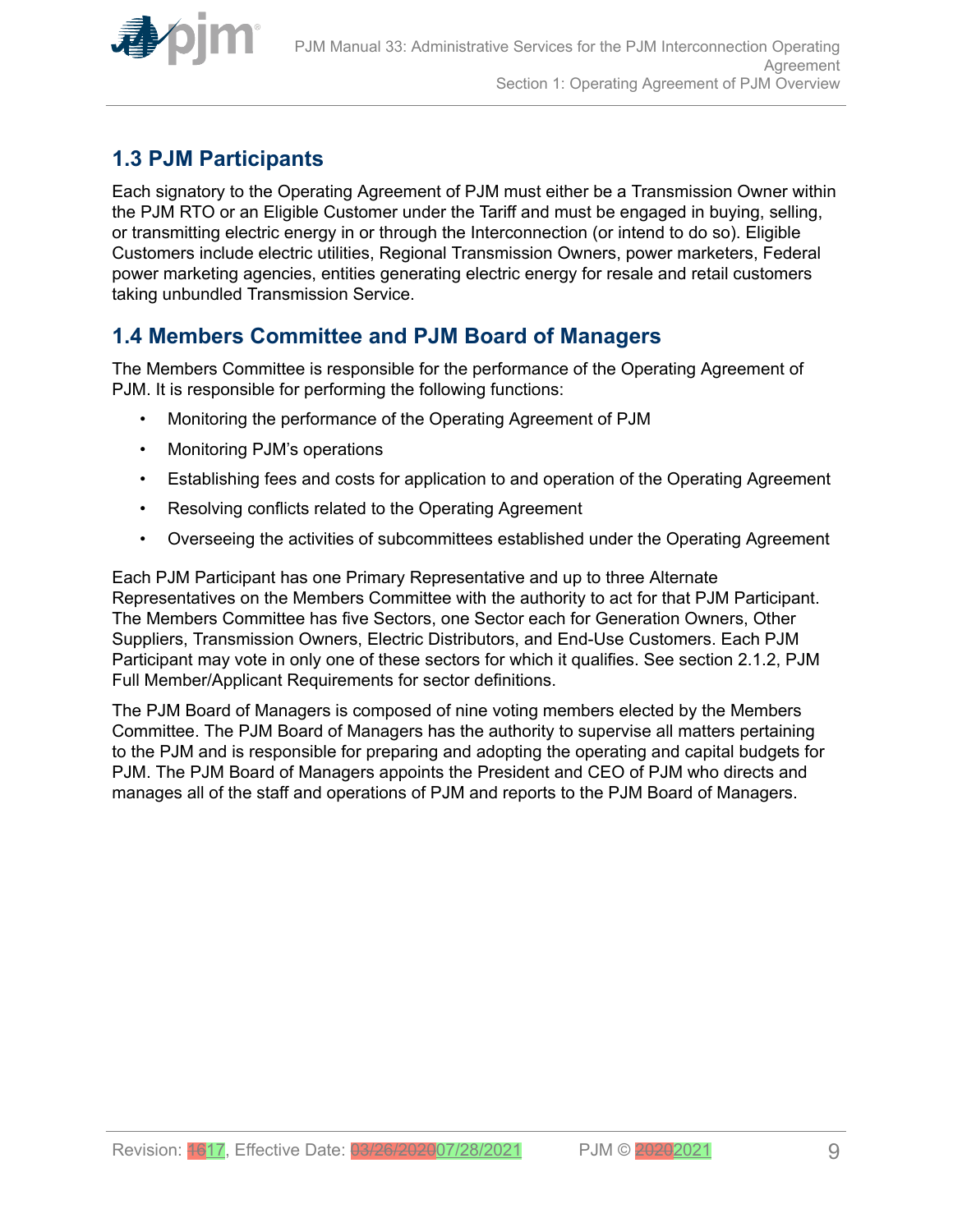<span id="page-9-0"></span>

# **Section 2: Qualifications for PJM Membership**

Welcome to the Qualifications for PJM Membership section of the **PJM Manual for Administrative Services for the PJM Interconnection Operating Agreement,** you will find the following information:

- Descriptions of the different membership types
- A description of the requirements for qualification as a signatory to the Operating Agreement of PJM (see "Requirements for Application").
- A chart describing the Application Cost and Membership Cost based upon the membership type selected by an applicant
- An explanation of the credit risk management policy and credit requirements
- An explanation of the name change process and list of documents that are required to complete the name change
- An explanation of the withdrawal process

# **2.1 Membership Types and Requirements**

PJM Interconnection has five different types of membership. The requirements of each specific membership type are outlined in our Operating Agreement, which governs the operation of the electric system in the PJM region.

### **2.1.1 Types of Membership**

- Primary (Voting) Members: are able to participate in the competitive wholesale electricity market and vote at the Markets and Reliability Committee (MRC) and the Members Committee (MC) in one of the five sectors: Transmission Owner, Generation Owner, Other Supplier, End User Customer, or Electric Distributor. Primary/Voting Members are responsible for paying the Annual Membership fee of \$5,000.00
- Affiliate Members: are in the same 'family' of companies as a Primary/Voting Member and have voting rights at the senior task forces and lower level committee meetings. However, Affiliate Members do not have voting rights at the MRC and MC meetings. Affiliate members are able to participate in the competitive wholesale electricity market. Affiliate Members do not pay the Annual Membership fee, as this is covered by the Primary/Voting Member they designate.
- Ex Officio (State Office of Consumer Advocates): have voting rights at the Members Committee as part of the End User Customer sector. Ex Officio members are responsible for paying their annual fees in the amount of \$500.00.
- Associate Members: do not have voting rights in any stakeholder activities, committees, or task forces. Associate Members do not participate in PJM Markets. Associate Members are responsible for paying their annual due amount of \$2,500.00
- Special Members (Emergency Customer Load Reduction Program): are granted 'special membership' for purposes of participating in PJM's Emergency Load Reduction Program. Special Members do not have voting rights and are responsible for paying their annual fees in the amount of \$500.00.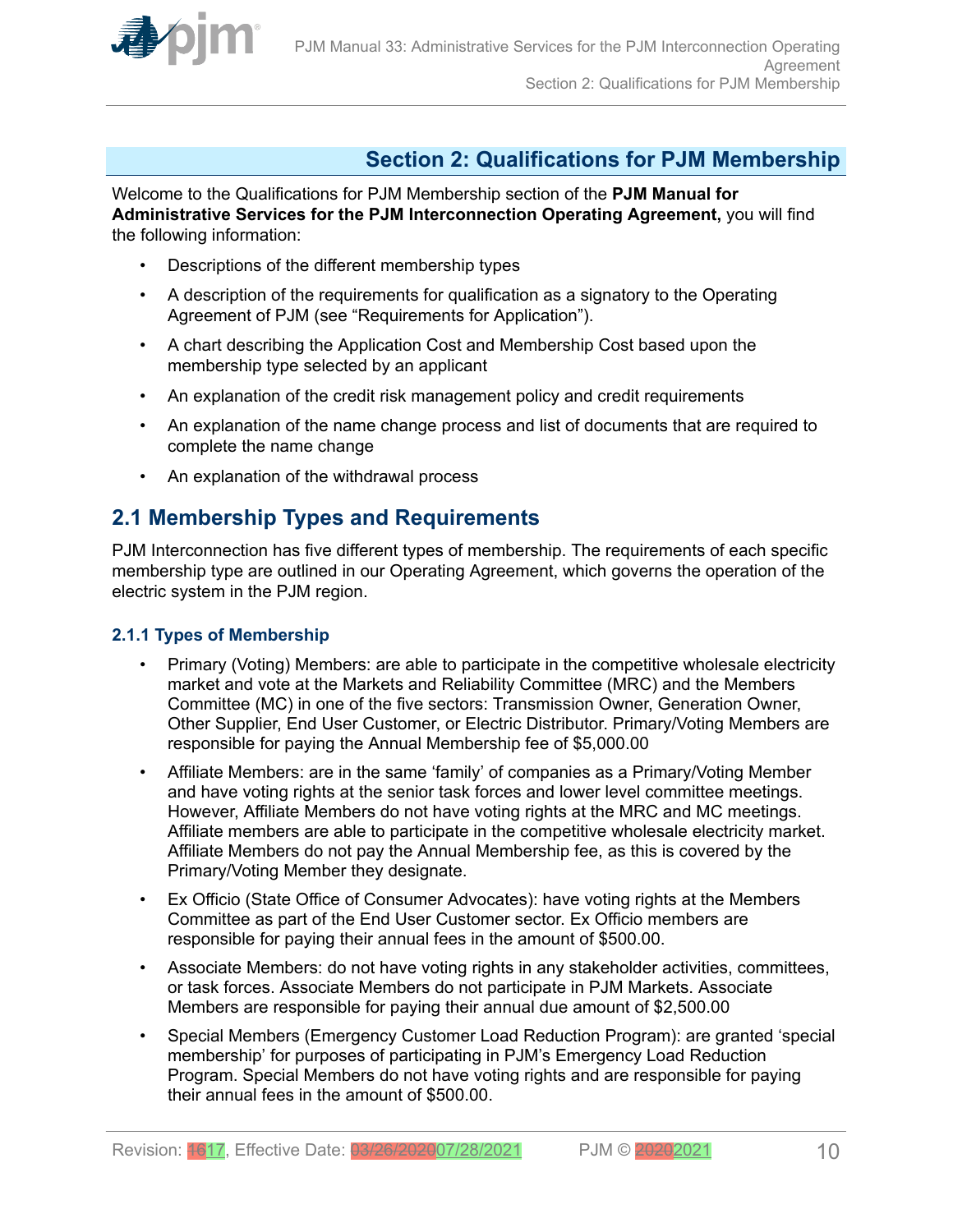<span id="page-10-0"></span>

### **2.1.2 PJM Full Member/Applicant Requirements**

Full PJM Members must meet the definition and qualify for one of the five sectors as described in PJM's Operating Agreement (Transmission Owner, Generation Owner, Other Supplier, End User Customer, or Electric Distributor):

- 1. Transmission Owner (TO): shall mean a Member that owns or leases with rights equivalent to ownership Transmission Facilities and is a signatory to the PJM Transmission Owners Agreement. Taking transmission service shall not be sufficient to qualify a Member as a Transmission Owner
- 2. Generation Owner (GO): shall mean a Member that is primarily a retail end-user of electricity that owns generation may qualify as a Generation Owner if: (1) the generation resource is the subject of a FERC-jurisdictional interconnection agreement or wholesale market participation agreement within PJM; (2) the average physical unforced capacity owned by the Member and its affiliates over the five Planning Periods immediately preceding the relevant Planning Period exceeds the average PJM capacity obligation of the Member and its affiliated over the same time period; and (3) the average energy produced by the Member and its affiliates within PJM over the five Planning Periods immediately preceding the relevant Planning Period exceed the average energy consumed by the Member and its affiliates within PJM over the same time period.
- 3. Other Supplier (OS): shall mean a Member that is (i) engaged in buying, selling or transmitting electric energy, capacity, ancillary services, financial transmission rights or other services available under PJM's governing documents in or through the Interconnection or has a good faith intent to do so, and (ii) does not qualify for the Generation Owner, Electric Distributor, Transmission Owner or End-Use Customer sectors.
- 4. End-Use Customer (EUC): shall mean a Member that is a retail end-user of electricity within the PJM Region. A Member that is a retail end-user that owns generation may qualify as an End-Use customer if: (1) the average physical unforced capacity owned by the Member and its affiliates in the PJM Region over the five Planning Periods immediately preceding the relevant Planning Period does not exceed the average PJM capacity obligation for the Member and its affiliates over the same time period; or (2) the average energy produced by the Member and its affiliates within the PJM Region over the five Planning Periods immediately preceding the relevant Planning Period does not exceed the average energy consumer by that Member and its affiliates within the PJM Region over the same time period. The foregoing notwithstanding, taking retail service may not be sufficient to qualify a member as an End-Use Customer.
- 5. Electric Distributor (ED): shall mean a Member that (1) owns or leases with rights equivalent to ownership electric distribution facilities that are used to provide electric distribution service to electric load within the PJM Region; or (2) is a generation and transmission cooperative or a joint municipal agency that has a member that owns electric distribution facilities used to provide electric distribution service to electric load within the PJM Region

### **All PJM members are required to meet the following requirements:**

- Submit the required membership application, supporting documentation and membership fees (if applicable)
- Share in costs of PJM operations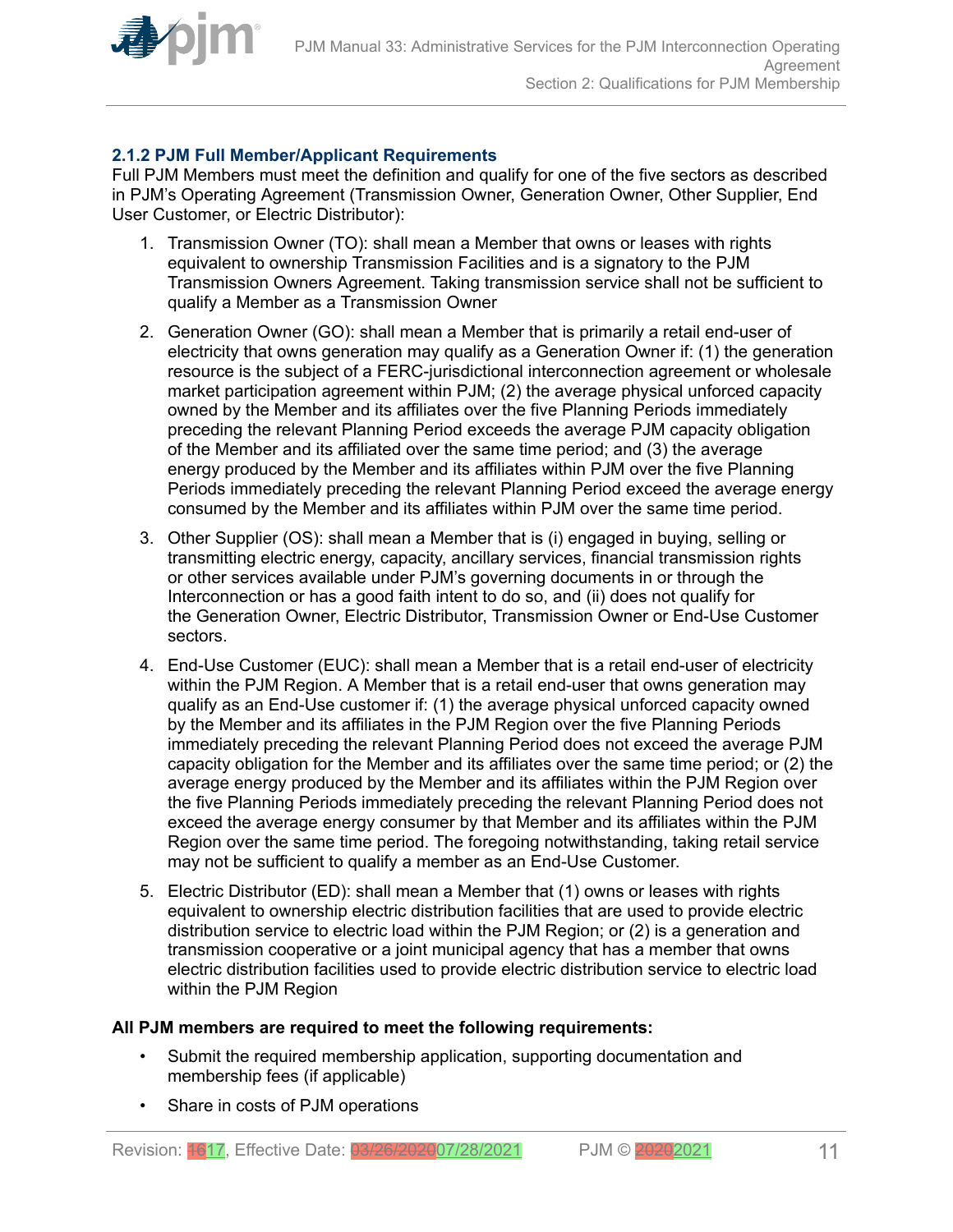<span id="page-11-0"></span>

- Comply with any orders needed to deal with emergency conditions on the grid
- Plan and operate their facilities in cooperation with other PJM members to assure reliability
- Execute additional agreements based on specific lines of business that are required (e.g. Load Serving Entity – Signatory of the RAA, Executed F1)

A full list of PJM Member Responsibilities can be found in section 11.3 of PJM's Operating Agreement.

# **2.2 Application Cost and Membership Cost**

Applicants accepted for membership in PJM must pay all costs and expenses associated with the additions and modifications to their own metering, communication, computer, and other appropriate facilities and procedures necessary to operate in PJM.

|                                                                                                                                                                                        | <b>Credit Application Fee</b> | <b>Risk Policy</b><br><b>Review Fee</b> | <b>Annual Membership</b><br>Fee                                                                                                                             |
|----------------------------------------------------------------------------------------------------------------------------------------------------------------------------------------|-------------------------------|-----------------------------------------|-------------------------------------------------------------------------------------------------------------------------------------------------------------|
| Affiliate of Current<br><b>Market Participant</b>                                                                                                                                      | \$2,000                       | \$1500 (Market<br>Participants)         | Not Required                                                                                                                                                |
| Associate Members                                                                                                                                                                      | Not Required                  | Not Required                            | \$2,500.00                                                                                                                                                  |
| Full Members, Market<br>Participants, including<br>but not limited to<br>Load Serving Entities,<br><b>Curtailment Service</b><br>Providers, Power<br>Marketers, or Generator<br>Owners | \$2,000                       | \$1500 (Market<br>Participants)         | \$5,000.00 (prorated<br>based on month<br>of the year in<br>which membership<br>commences)                                                                  |
| <b>Special Members</b>                                                                                                                                                                 | Not Required                  | Not Required                            | \$500.00 plus<br>10% of each payment<br>owed by PJM for a<br><b>Load Reduction Event</b><br>is withheld - not to<br>exceed \$5,000.00 in a<br>calendar year |
| Transmission<br>Customers Only (not a<br>member)                                                                                                                                       | Not Required                  | Not Required                            | Not Required                                                                                                                                                |

#### Membership Fee (Primary/Voting Members Only)

| 12<br>months | .000.00<br>\$5 | Start date in January |
|--------------|----------------|-----------------------|
|--------------|----------------|-----------------------|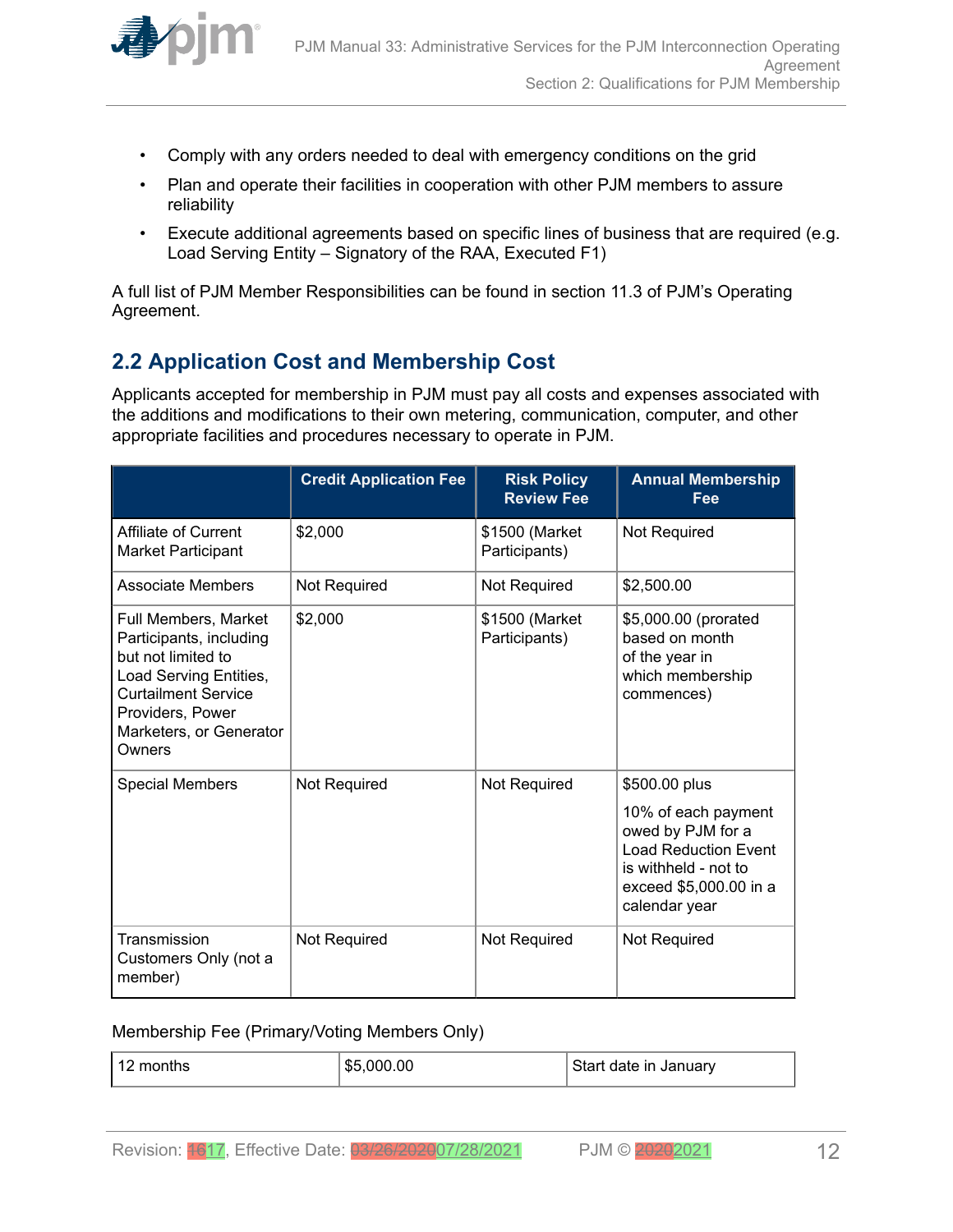<span id="page-12-0"></span>

| 11 months | \$4,583.00 | Start date in February  |
|-----------|------------|-------------------------|
| 10 months | \$4,166.67 | Start date in March     |
| 9 months  | \$3,750.00 | Start date in April     |
| 8 months  | \$3,333.33 | Start date in May       |
| 7 months  | \$2,916.67 | Start date in June      |
| 6 months  | \$2,500.00 | Start date in July      |
| 5 months  | \$2,083.33 | Start date in August    |
| 4 months  | \$1,666.67 | Start date in September |
| 3 months  | \$1,250.00 | Start date in October   |
| 2 months  | \$833.33   | Start date in November  |
| 1 month   | \$416.67   | Start date in December  |

\*Only membership fees for Primary/Voting members are eligible to be prorated

### **2.3 Credit Risk Management Policy and Requirements**

The Credit Overview explains the majority of credit issues and requirements that affect PJM and its Participants. The Credit Overview and Supplement to the PJM Credit Policy can be found on PJM's website at [http://www.pjm.com/about-pjm/member-services/~/media/](http://www.pjm.com/about-pjm/member-services/~/media/documents/agreements/pjm-credit-overview.ashx) [documents/agreements/pjm-credit-overview.ashx](http://www.pjm.com/about-pjm/member-services/~/media/documents/agreements/pjm-credit-overview.ashx)

As provided for in FERC Order 890, the Credit Overview also serves as a supplement to Attachment Q (credit risk management policy) of the PJM Tariff. As a supplement, it describes certain practices and procedures which are not part of the filed Tariff. Such descriptions are intended to document PJM's implementation of the PJM agreements, but in case of conflict between this document and any of the PJM agreements, the PJM agreements shall govern.

The Credit Overview is a summary only and does not necessarily include all credit-related provisions of the PJM Tariff or the Operating Agreement of PJM Interconnection, L.L.C. or other agreements between PJM and its Participants (the "PJM Agreements"). All applicants, participants and members are responsible to review and understand the PJM agreements themselves. If conflicts exist between explanations in the Credit Overview and any of the PJM agreements, the PJM agreements will govern. In addition, except as otherwise provided in the PJM agreements, PJM reserves the right to modify or supplement the requirements stated in the Credit Overview.

PJM's credit provisions are administered by PJM's Credit Department.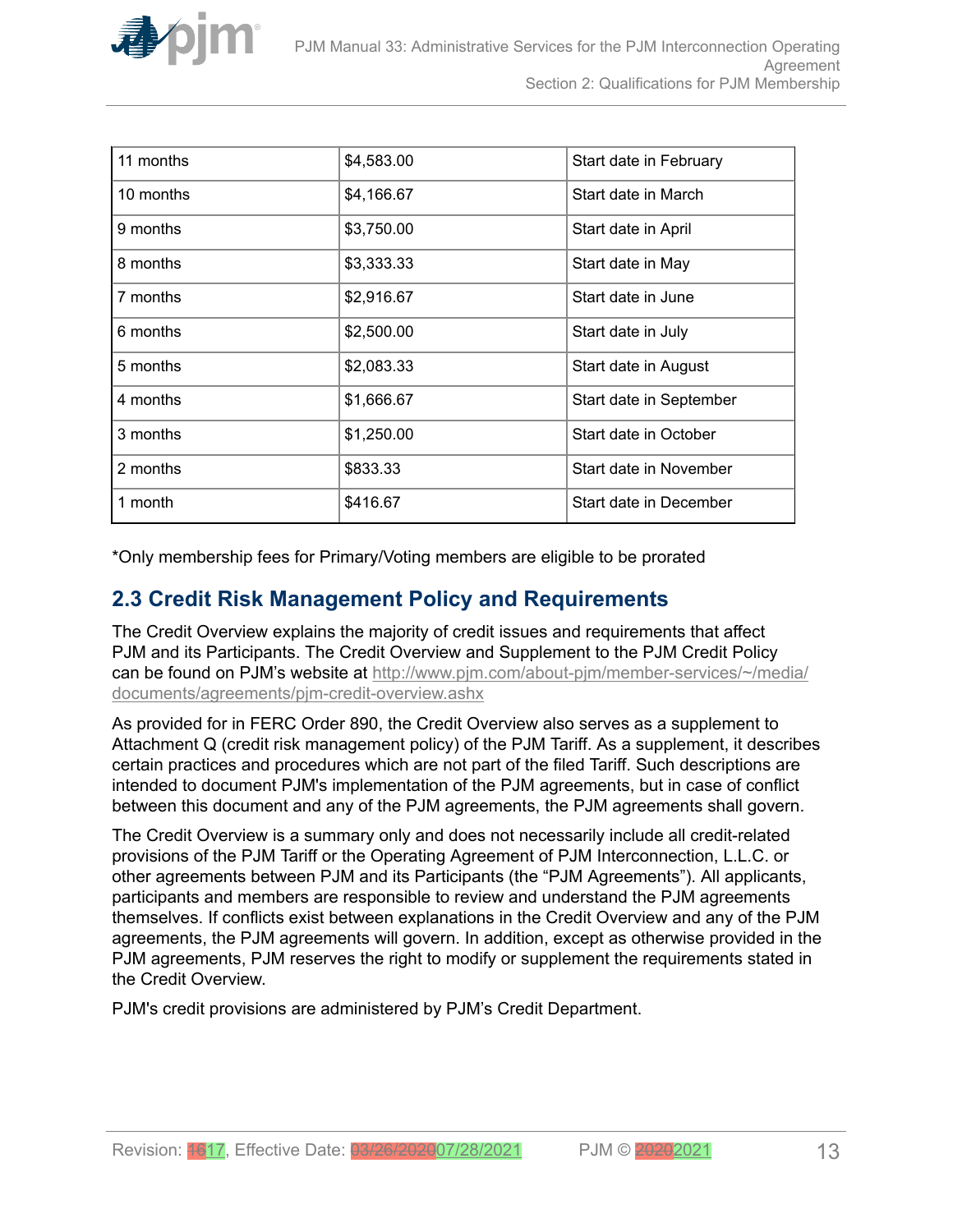<span id="page-13-0"></span>

# **Section 3: Member roles and responsibilities**

Welcome to the Member Roles and Responsibilities section of the PJM Manual for Administrative Services for the PJM Interconnection Operating Agreement. In this section, you will find the following information:

- A description of the roles and responsibilities of the Officer of the Member, Authorized Representative and Maintenance Manager (see "Roles and responsibilities of Officer, Authorized Representative, and Maintenance Manager").
- An explanation of the requirements for the submission of membership application information.
- An explanation of the requirements for the submission of a Member corporate name change.
- An explanation of the requirements for the submission of a voting status change.
- An explanation of the requirements for the submission of Affiliate disclosure information.
- An explanation of the requirements for the submission of Related Party information.
- An explanation of the requirements for the submission of Sector selection information.
- An explanation of the requirements for the submission of Contact Manager information.
- An explanation of the requirements for the submission of Company Account Manager (CAM) information.
- An explanation of the requirements for requests for additional accounts.
- An explanation of the requirements for the Member withdrawal process.
- An explanation of the requirements for the annual recertification process.

# **3.1 Roles and responsibilities of Officer. Authorized Representative and Maintenance Manager**

Per Operating Agreement, section 11.3.1 (a) Applicants pursuing membership and Members are required to provide and maintain complete and accurate records including correct and updated Member and Affiliate information, appropriate personnel contacts, organizational structure and other information as requested to ensure the accuracy and completeness of Member records. This information may include submissions of, or updates to, but is not limited to the following:

- PJM Membership application information
- Voting status change<sup>1</sup>
- Member corporate name change
- Affiliate Disclosure information (Member and non-member Affiliates, and corporate parents)<sup>1</sup>
- Related Party disclosure<sup>1</sup>
- Contact Manager designations<sup>1</sup>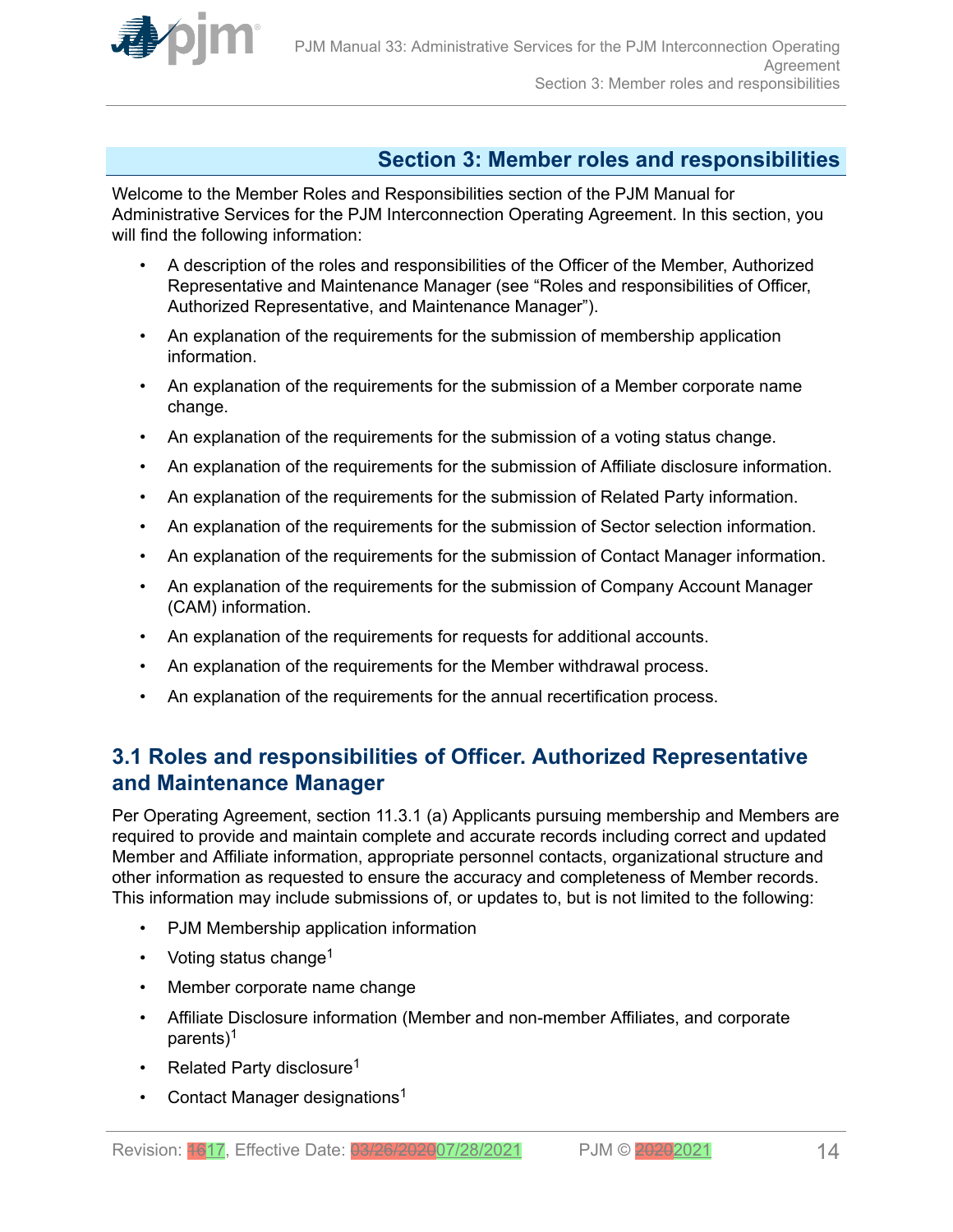<span id="page-14-0"></span>

- Company Account Manager (CAM) designations<sup>1</sup>
- Account requests
- Sector Selection<sup>1</sup>
- Withdrawal requests

 $1$ . This information is required to be recertified annually per section 3.1.11 below. Failure to complete the annual recertification will result in the actions specified in Section 3.1.11.1 below.

To submit, update, or correct the information, PJM requires a Form of Secretary's Certificate designating both Officer(s) of the Member, as well as Authorized Representatives of the Member, who can provide or update this information as necessary or as requested by PJM. The Form of Secretary Certificate also allows for the designation of a Maintenance Manager.

An Officer of the Member is a duly elected or appointed Officer of Member holding the office or offices set forth on the Form of Secretary's Certificate, and is authorized, in the name and on behalf of Member, to bind the Member, pursuant to the Amended and Restated Operating Agreement of PJM Interconnection, L.L.C., PJM Open Access Transmission Tariff, and as applicable the Reliability Assurance Agreement Among Load Serving Entities in the PJM Region. The Officer(s) are required to provide information to PJM Interconnection, L.L.C. as necessary, or as requested, including providing, executing and delivering instruments, agreements and documents to PJM.

"Officer" means, with respect to the Member, the following positions with respect to any person that has the power to influence an organization's business decisions and activities including but not limited to the chairman of the Board of Directors, a chief executive officer, a president, a chief financial officer, a chief operating officer, an executive vice president, or the secretary (or equivalent positions in another form of organization or business such as a sole proprietorship, partnership, government entity, agency or authority).

Authorized Representatives are individuals that have been designated on the Form of Secretary Certificate, who are authorized, in the name and on behalf of Member, to bind the Member, pursuant to the Amended and Restated Operating Agreement of PJM Interconnection, L.L.C., PJM Open Access Transmission Tariff, and as applicable the Reliability Assurance Agreement Among Load Serving Entities in the PJM Region. The Authorized Representative may provide information to PJM Interconnection, L.L.C. as necessary, or as requested, including providing, executing and delivering instruments, agreements and documents to PJM.

Maintenance Managers are individuals that have been designated on the Form of Secretary Certificate that have been authorized to provide the following information to PJM on behalf of the Member: corporate name change requests, withdrawal of membership requests, Contact Manager updates, Company Account Manager (CAM) updates, subaccount requests, Voting Member change requests, Affiliate Member change requests, Related Party change requests (only available to Voting Members in the Electric Distributor sector), Annual Recertification requests and validations.

### **3.1.1 PJM Membership Application Information**

An Officer of the applicant or Authorized Representative of the applicant is required to submit all required information necessary for PJM to approve the membership request. This information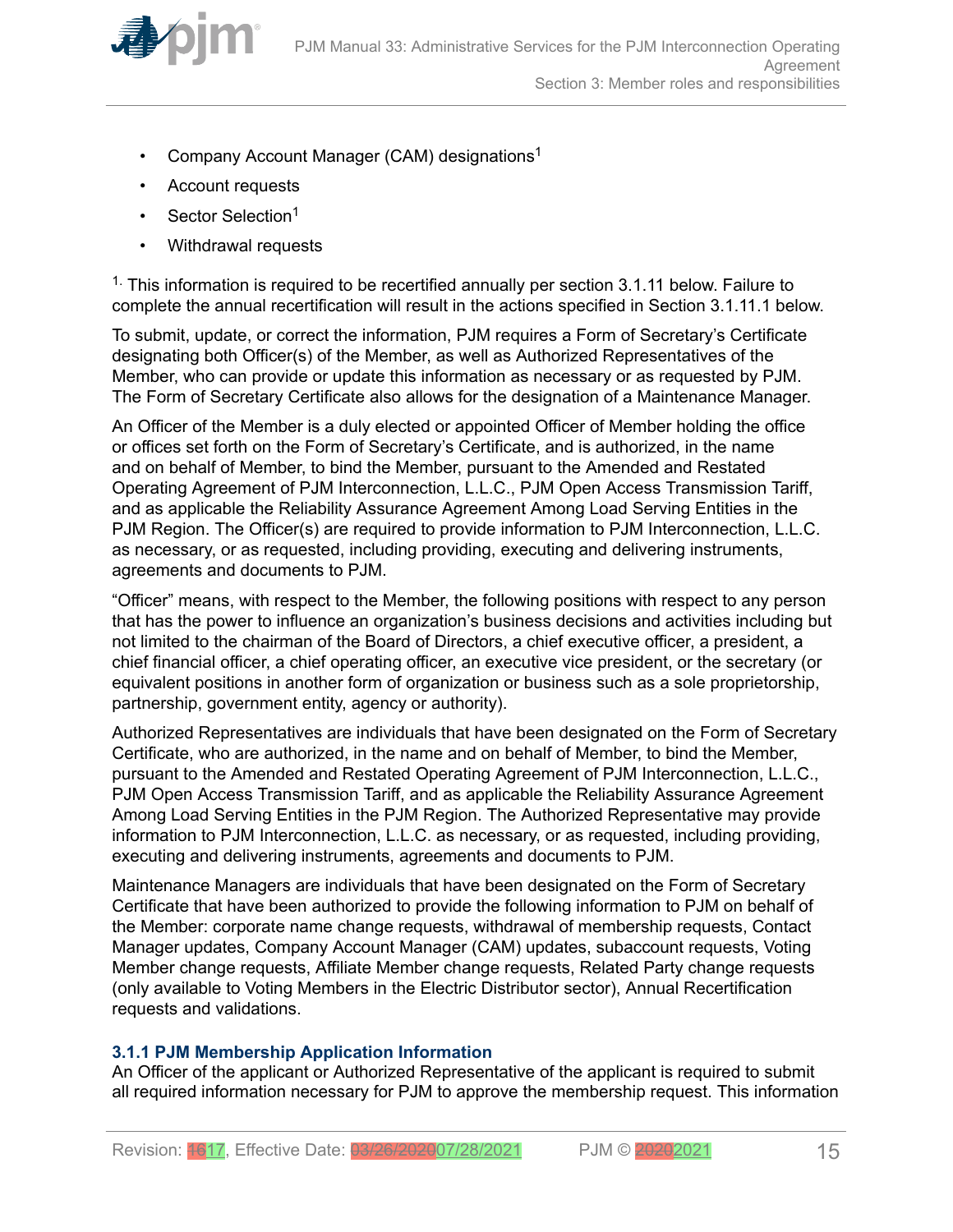<span id="page-15-0"></span>

includes, but is not limited to, company information, Affiliate information, credit and financial information and credit contacts, sector selection information, and any other information required by PJM necessary for the approval of the applicant.

### **3.1.2 Member Corporate Name Change**

In order to change a Member name on PJM Interconnection agreements, an Officer, Authorized Representative, or Maintenance Manager shall provide the following information:

- A copy of the name change filing certified by the applicable Secretary of State (state documentation).
- An updated W-9 reflecting the new company name.

### **3.1.3 Voting Status Change**

Every group or family of affiliated Members, is represented by one Voting Member at the Members Committee and Markets and Reliability Committee. The Voting Member is responsible for paying the annual membership fee on behalf of their affiliated Members. Should a family of affiliated Members wish to change their Voting Member, an Officer, an Authorized Representative, or Maintenance Manager for each Member in the affiliated family must request these changes. Additionally, an Officer, Authorized Representative, or Maintenance Manager is required to recertify Voting Member status annually.

### **3.1.4 Affiliate Disclosure Information**

The Affiliate Disclosure information is required by PJM Interconnection L.L.C. (PJM) to properly administer the PJM Operating Agreement, including, but not limited to, the proper listing of Member status in the PJM Members Committee and the facilitation of PJM employee compliance with the securities divestiture requirements of the PJM Code of Conduct. The Member's responsibility to provide this information is outlined in Section 11.3 of the PJM Operating Agreement. Disclosure of changes in Affiliate status is a continuing obligation of Members, requiring disclosure by a Member if there is any change in status. Additionally, Members are required to recertify this information annually. Status changes and the annual recertification will be submitted by an Officer, Authorized Representative, or Maintenance Manager.

Members are required to validate or update the following information:

- Affiliate Member(s)
- Non-member, publicly traded affiliates of the Member
- Non-member, non-publicly traded affiliates
- Corporate Parent(s)

Any updates to either Member Affiliates or non-member affiliates, including corporate parents, must be disclosed to PJM for the facilitation of PJM employee compliance with the securities divestiture requirements of the PJM Code of Conduct.

### **3.1.5 Related Party Information**

As defined in the PJM Operating Agreement, "Related Parties" shall mean, solely for purposes of the governance provisions of the Operating Agreement: (i) any generation and transmission cooperative and one of its distribution cooperative members; and (ii) any joint municipal agency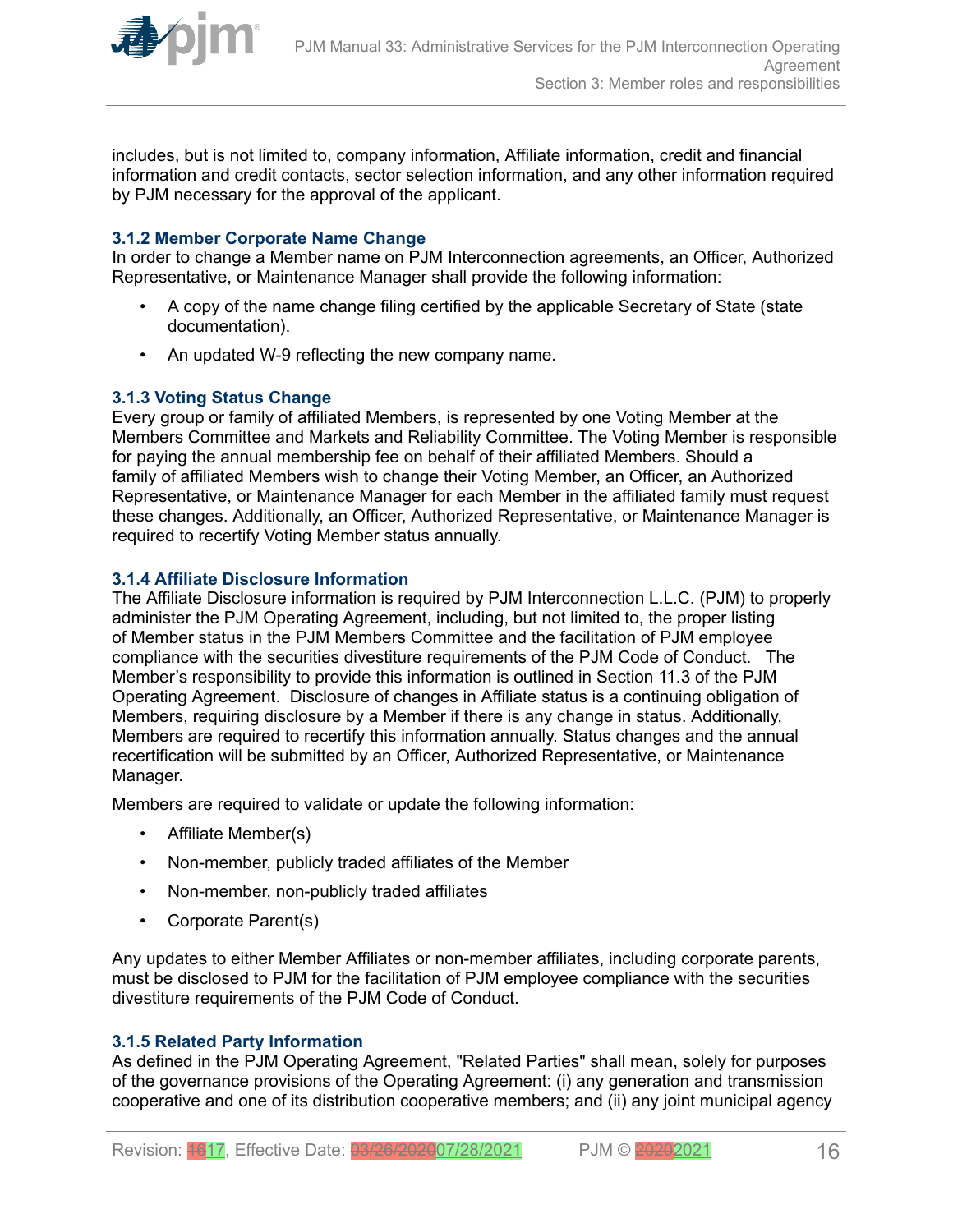<span id="page-16-0"></span>

and one of its members. The Members in a group of Related Parties shall each be entitled to a vote, provided that all the Members in a group of Related Parties that chooses to exercise such rights shall be assigned to the Electric Distributor sector. Disclosure of changes in related party status is a continuing obligation of Members, requiring disclosure by a Member if there is any change in status. Additionally, Members are required to recertify this information annually. Status changes and the annual recertification will be submitted by an Officer, Authorized Representative, or Maintenance Manager.

### **3.1.6 Sector Selection**

As a requirement of section 8.1.1 of the Operating Agreement (OA), all Members are required to re-certify the sector for which they qualify. Definitions and the requirements for each sector are available in section 1 of the PJM OA. In the case that a Member may qualify for more than one sector, the Member shall choose the sector which most closely aligns with their Active and Significant Business Interest as defined by the OA. Members may only change their sector selection during the annual recertification window. Sector request changes during the annual recertification will be submitted by an Officer, Authorized Representative, or Maintenance Manager.

Any sector changes will become effective on, and will be announced at the Members Committee meeting to be held at the Annual Meeting in May**.**

### **3.1.7 Contact Managers designations**

Members are required to designate a Contact Manager. The Contact Manager is an individual who is authorized to provide PJM with the appropriate contact information for the roles PJM has identified as critical for the duration of Member's PJM membership. Requests to add or revoke a Contact Manager must be submitted by an Officer, Authorized Representative, or Maintenance Manager. Contact Manager designations must be confirmed annually. See Section 4 for additional information on Contact Management.

### **3.1.8 Company Account Managers (CAM) designations**

In order to ensure security of Member confidential data accessed through PJM electronic tools, and the security of business transactions and operational actions conducted through PJM electronic tools, Members are required to designate Company Account Managers (CAM). A CAM is a user who has been designated by an Officer, Authorized Representative, or Maintenance Manager to manage the user accounts for the Member, including but not limited to validating users, provisioning or revoking tool access to/from users as necessary, resetting user passwords, locking or unlocking user accounts, and terminating users. Additionally, the CAM is responsible for maintaining whitelists on accounts, and requesting additional tool access on the account as necessary. Disclosure of changes to CAM information is a continuing obligation of Members, and requires disclosure by the Member if there is any change in status. Requests to add or revoke a CAM must be submitted by an Officer, Authorized Representative or Maintenance Manager. Additionally, CAM designations must be confirmed annually. See Section 5 for information on CAM roles and responsibilities.

#### **3.1.9 Account Requests**

Members have the ability to establish more than one account, often referred to as subaccounts, as needed, for their business purposes. Requests to create or terminate an account must be submitted by an Officer, an Authorized Representative, or Maintenance Manager.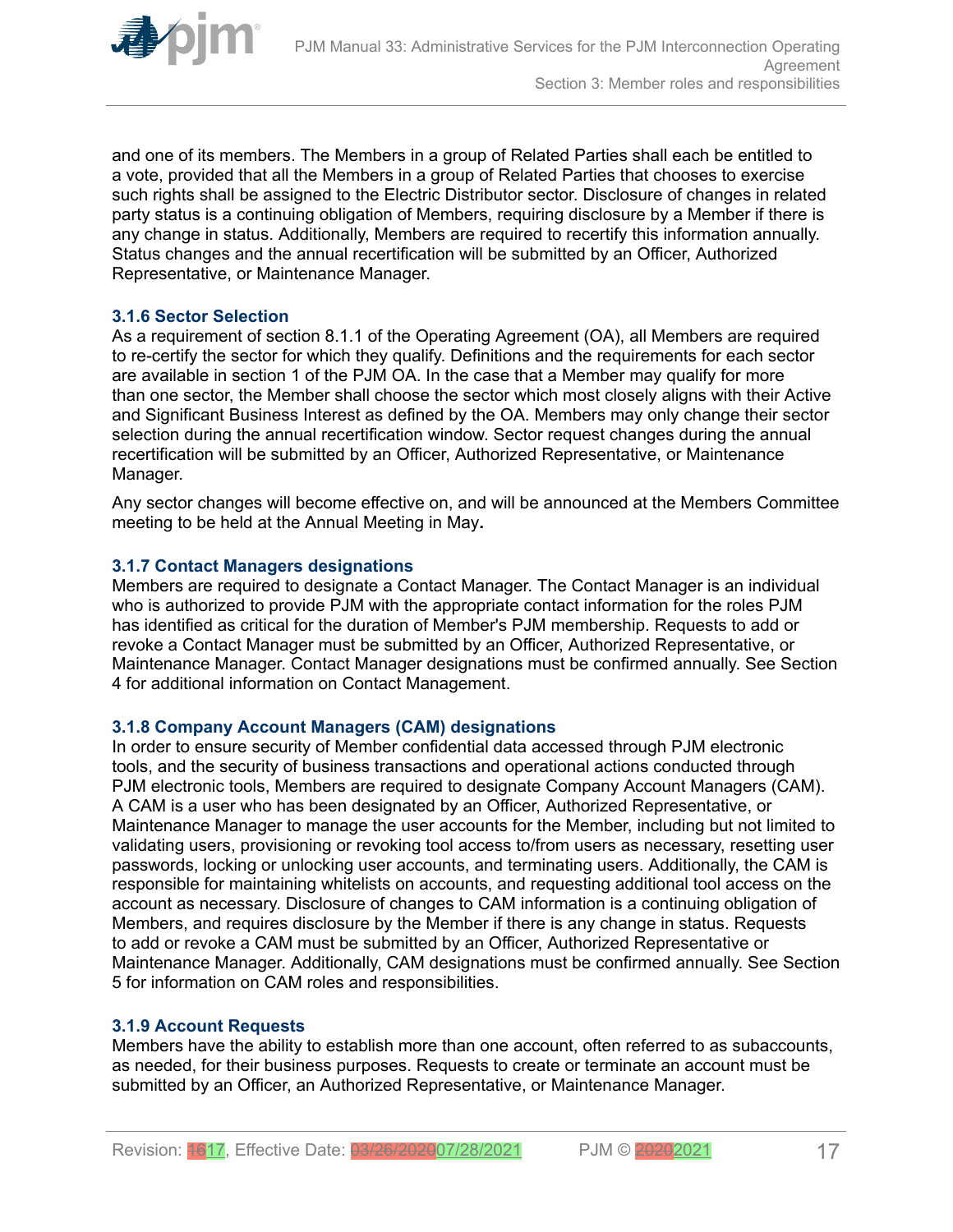<span id="page-17-0"></span>

### **3.1.10 Withdrawal Requests**

A Member wishing to withdraw from PJM membership shall submit a withdrawal request, acknowledging the following if applicable:

- If a Member is a transmission service customer, as well as a Member, the notification must indicate if transmission services will be continued once the Member has withdrawn.
- If a Member is terminating their membership as well as their transmission service, the notification shall also indicate that their credit should be terminated. Credit will continue to be needed if transmission service alone is requested.
- Upon the receipt and processing of a Members request to withdraw, all company PJM tool access will be switched to 'Read Only.' Members must indicate the understanding of this procedure in their withdrawal request.
- There is a 90-day waiting period for membership termination to be effective per the Operating Agreement of PJM.

An Officer, Authorized Representative, or Maintenance Manager must request to withdraw from PJM membership

### **3.1.11 Annual Member Recertification Requirements**

As a requirement of Operating Agreement, section 11.3.1 (a), Members are required to maintain complete and accurate records including maintenance of correct and updated Member and Affiliate information, appropriate personnel contacts, organizational structure and other information as reasonably requested by the Office of the Interconnection to ensure the accuracy and completeness of Member records. To ensure that PJM has the most accurate and upto-date membership information on file, PJM requires that Members annually recertify the following: Sector Selection, Affiliate Disclosure information, Related Party information, Contact Manager designations, and CAM designations. The recertification of this information must be completed by an Officer, Authorized Representative, or Maintenance Manager.

### **3.1.11.1 Compliance with Recertification Request**

Members that fail to complete the annual Member recertification requirements listed in section 3.1.11 of this manual may be considered in non-monetary breach of The PJM Operating Agreement for failure to comply with Operating Agreement, section 11.3.1. Only after unsuccessful consultation between the Member and PJM in order to cure, will PJM take the following actions as a result such alleged breach.

Pursuant to Operating Agreement, section 15.1.4, PJM shall notify the Member in breach. The notified Member may remedy such asserted breach by demonstration to the satisfaction of PJM that the Member has taken appropriate measures to meet the obligation of which it was deemed to be in breach provided that such demonstration may be subject to a reservation of rights, if any, to subject such matter to the PJM Dispute Resolution Procedures; and provided, further, that any such determination by PJM may be subject to review by the PJM Board upon request of the Member involved PJM.

If a Member has not remedied a breach within the time periods specified in Operating Agreement, section 15.1.5, then the Member shall be in default and, in addition to such other remedies as may be available to PJM: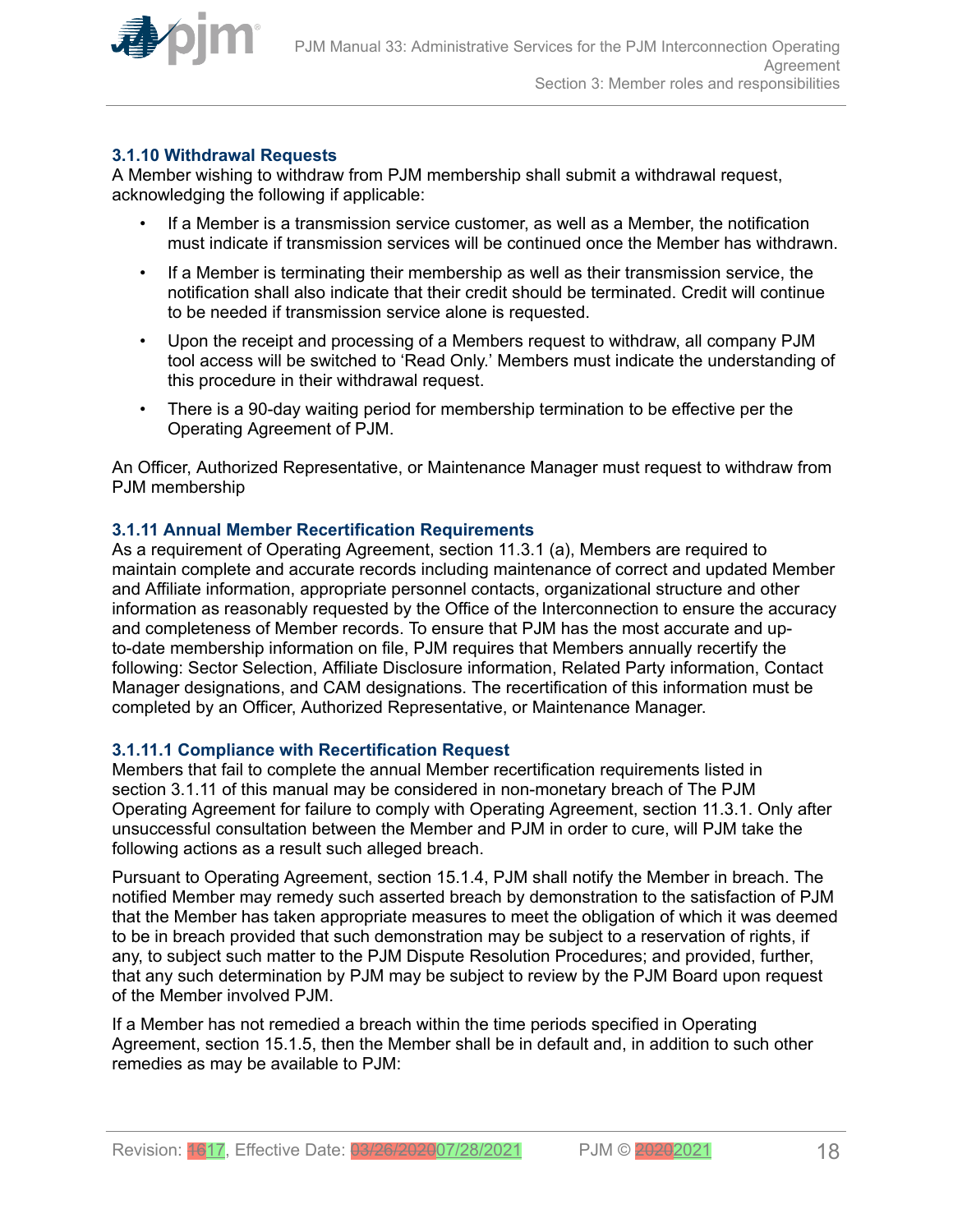

i) A defaulting Market Participant shall be precluded from buying or selling in the PJM Markets, FTR markets, or any other market operated by PJM until the default is remedied as set forth above;

ii) A defaulting Member shall not be entitled to participate in the activities of any committee or other body established by the Members Committee PJM; and

iii) A defaulting Member shall not be entitled to vote on the Members Committee or any other committee or other body established pursuant to this Agreement.

iv) PJM shall notify all other Members of the default.

The termination and reinstatement rules and procedures set forth in Operating Agreement, section 15.1.6 shall apply to any Member declared in default of the PJM creditworthiness standards and credit policies.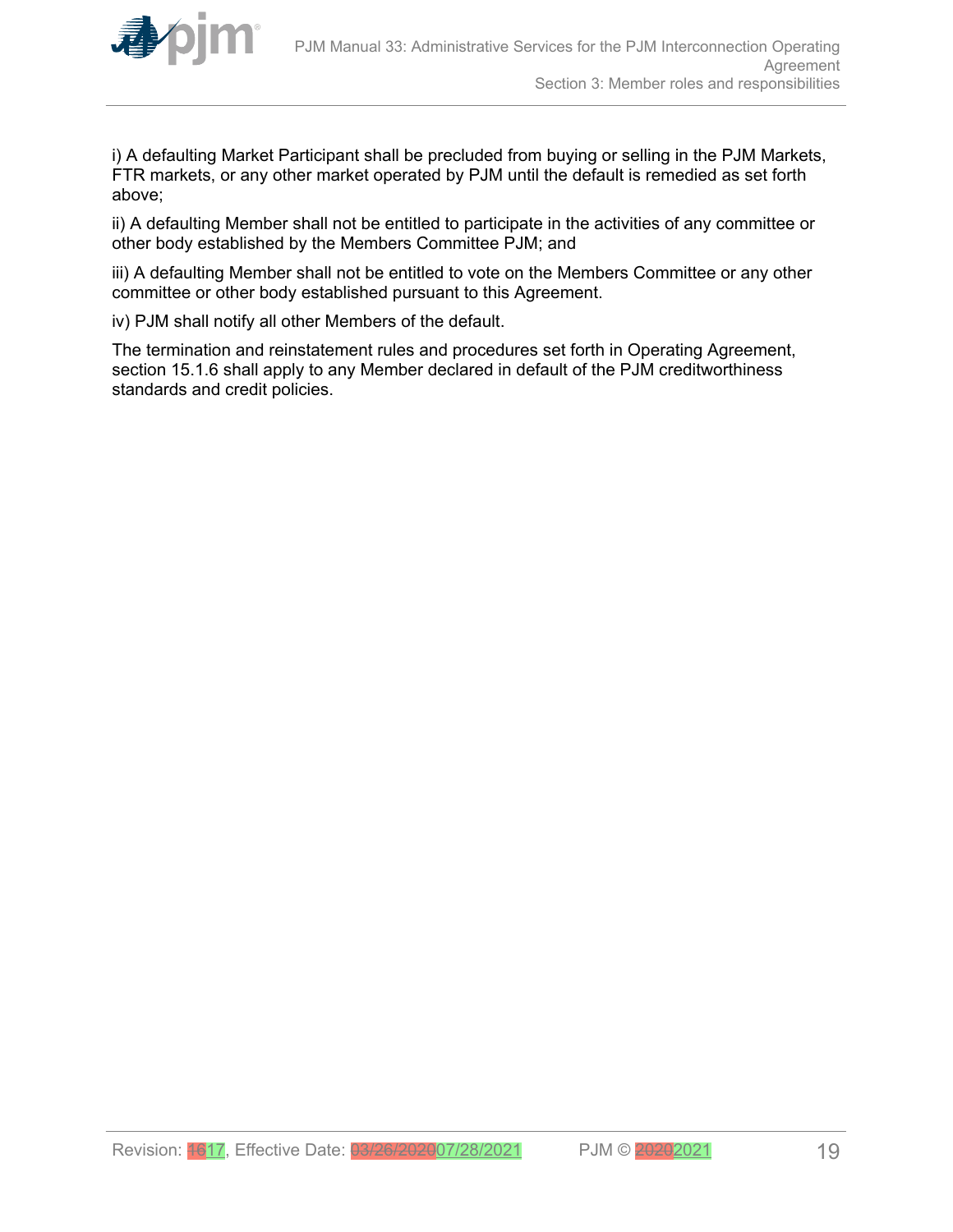<span id="page-19-0"></span>

### **Section 4: Contact Management**

Welcome to the Contact Management section of the PJM Manual for Administrative Services for the PJM Interconnection Operating Agreement. In this section, you will find the following information:

• A description of the role and responsibilities of the Contact Manager in the Contact Management feature of the Membership Management Community (see "Contact Management").

# **4.1 Contact Management**

Through the Contact Management feature of the Membership Management Community, users are able to manage who is representing their company for various Member-level roles at PJM. This tool allows for easy maintenance of contacts and role assignments and a transparent and centralized process for improved data quality. It provides enhanced security by establishing Contact Managers. Authorized Contact Managers are responsible for creating contacts and assigning roles for their organization.

All Members must assign a Contact Manager to do the following:

- Create contacts and assign these contacts to roles
- View the contacts and assignments for their member company
- Edit contact information and role assignments

Contact Managers must be designated by an Officer, Authorized Representative, or Maintenance Manager.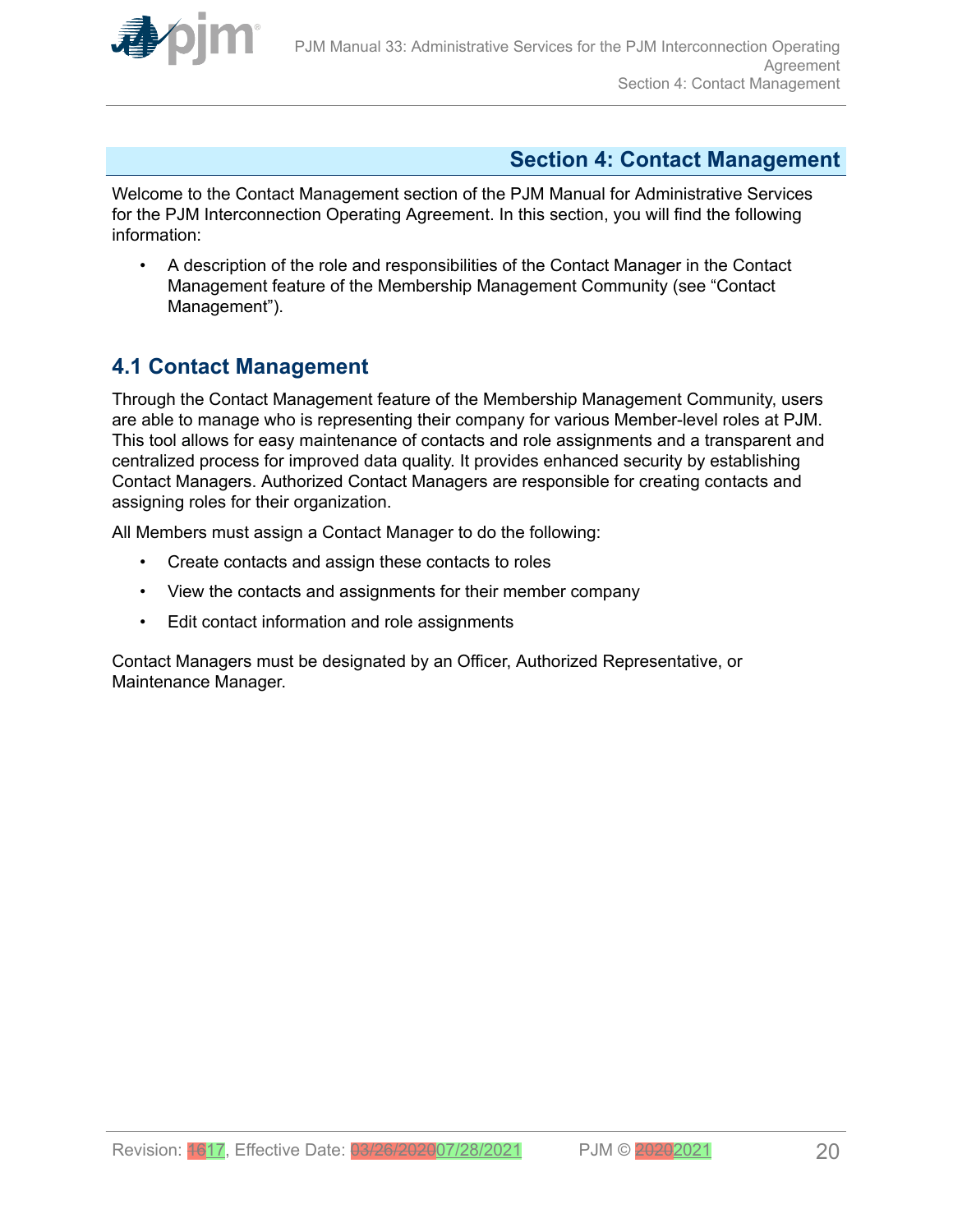<span id="page-20-0"></span>

### **Section 5: Company Account Manager (CAM) Roles and Responsibilities**

Welcome to the Company Account Manager (CAM) Roles and Responsibilities section of the PJM Manual for Administrative Services for the PJM Interconnection Operating Agreement. In this section, you will find the following information:

- A description of the CAM (see Company Account Manager Designation").
- An explanation of the CAM designation and role requirements.
- An explanation of the onboarding process for a newly designated CAM.
- An explanation of the annual training requirements for a CAM.
- An explanation of the requirements for the termination of a CAM.
- An explanation of the requirements for provisioning and managing tool access.
- An explanation of the requirements for confidentiality as it relates to access to data.
- An explanation of the requirements for annual recertification process of a CAM.
- An explanation of the requirements for annual recertification process of tool users.

# **5.1 Company Account Manager Designation**

In order to ensure security of Member confidential data accessed through PJM electronic tools, and the security of business transactions and operational actions conducted through PJM electronic tools, Members are required to designate a CAM. A CAM is a user who has been designated by an Officer, Authorized Representative, or Maintenance Manager to manage the user accounts for the Member. The eligibility requirements of, and process for, assigning the CAM, as well as the CAM's role and responsibilities, are detailed below.

### **5.1.1 CAM Designation and Role Requirements**

Prior to allowing a Member to utilize PJM tools, the Member must designate CAMs. The designations may only be made by an Officer, Authorized Representative, or Maintenance Manager as referenced above.

- Each Member must designate a minimum of two CAMs.
- One of the CAMs must be designated as the Lead CAM. This individual will be responsible for ensuring all CAM roles and responsibilities are completed in a timely manner.
- Members may use an Agent or Contractor that works on their behalf as one of its CAMs.
- When a new CAM has been designated or added, this should be communicated to the Member's employees to ensure they are aware of who to contact with tool management and access requests.
- Once the appropriate information has been submitted to designate a CAM, the CAM onboarding process will commence.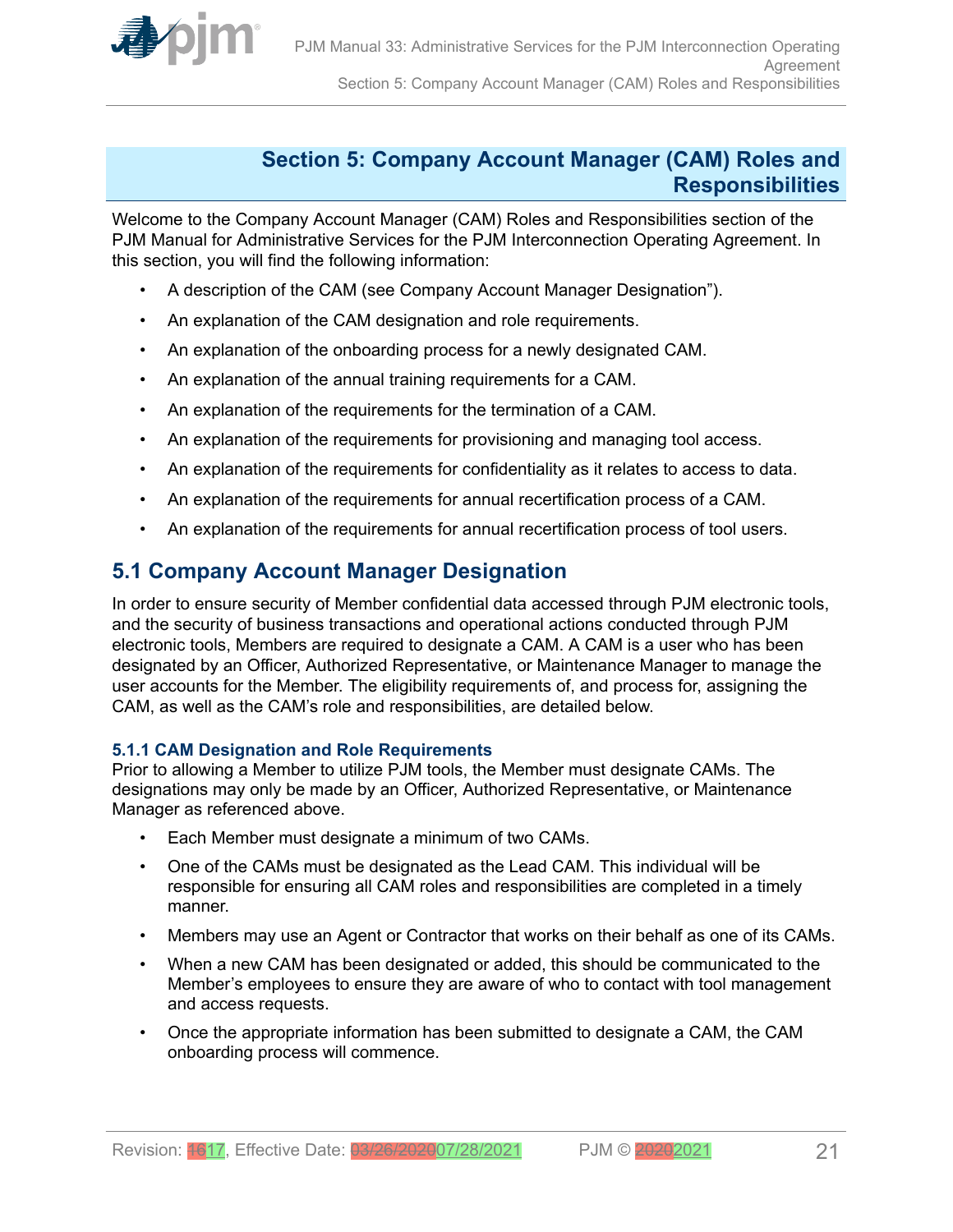<span id="page-21-0"></span>

### **5.1.2 Onboarding Process for New CAMs**

New CAM Training Requirements:

- All new CAMs must complete PJM required training which will review roles, responsibilities and requirements of the CAM. Training must be completed within 30 days of assignment. Training will be delivered via an online format to allow for easy access by the CAM.
- During the onboarding process, new CAMs should contact PJM with any questions on their roles and responsibilities.

New CAM User Account Set-Up:

- All CAMS must have a user account before they will be provided with Account Manager read/write access.
- PJM will provision Account Manager read/write access to the CAM user account for a new CAM within two business days of receipt of the CAM designation from the Member's Officer or Authorized Representative.
- When a new CAM has been designated, a Member CAM(s) shall notify the Member's employees and agents of the new CAM, with his or her contact information, to ensure that those who utilize all PJM electronic tools know whom to contact with questions and tool access requests.
- When a CAM has been terminated, a Member CAM(s) shall notify the Member's users. See Section 5.1.4 for the process for terminating a CAM.

### **5.1.3 Annual Training Requirements for CAMs**

• PJM will provide CAM training annually as needed to review new features or functionality in Account Manager or to review process changes.

### **5.1.4 Process for Terminating a CAM**

A request to PJM must be submitted by an Officer, Authorized Representative, or Maintenance Manager to remove an individual as a CAM. To ensure that no individual retains Account Manager read/write access, the Officer, Authorized Representative, or Maintenance Manager shall submit the request within a timeframe following their internal company procedures based on the individual's termination from the Member, or change in roles and responsibilities for the Member such that that individual no longer requires or should continue to have Account Manager read/ write access. The PJM CAM administrator will process the termination request within 1 business day.

#### **5.1.5 Provisioning and Managing Tool Access – CAM Responsibilities**

The CAM(s) are responsible for managing account access requests for individuals employed by, or working on behalf of the Member. The lead CAM shall be responsible for ensuring that all CAM responsibilities are completed in a timely manner and consistent with all PJM requirements. It is the responsibility of the CAM to monitor and manage all account access requests related to the company accounts for which he or she is the CAM. This management shall include:

• Approving and denying requests for user access to a Member account and associated tools.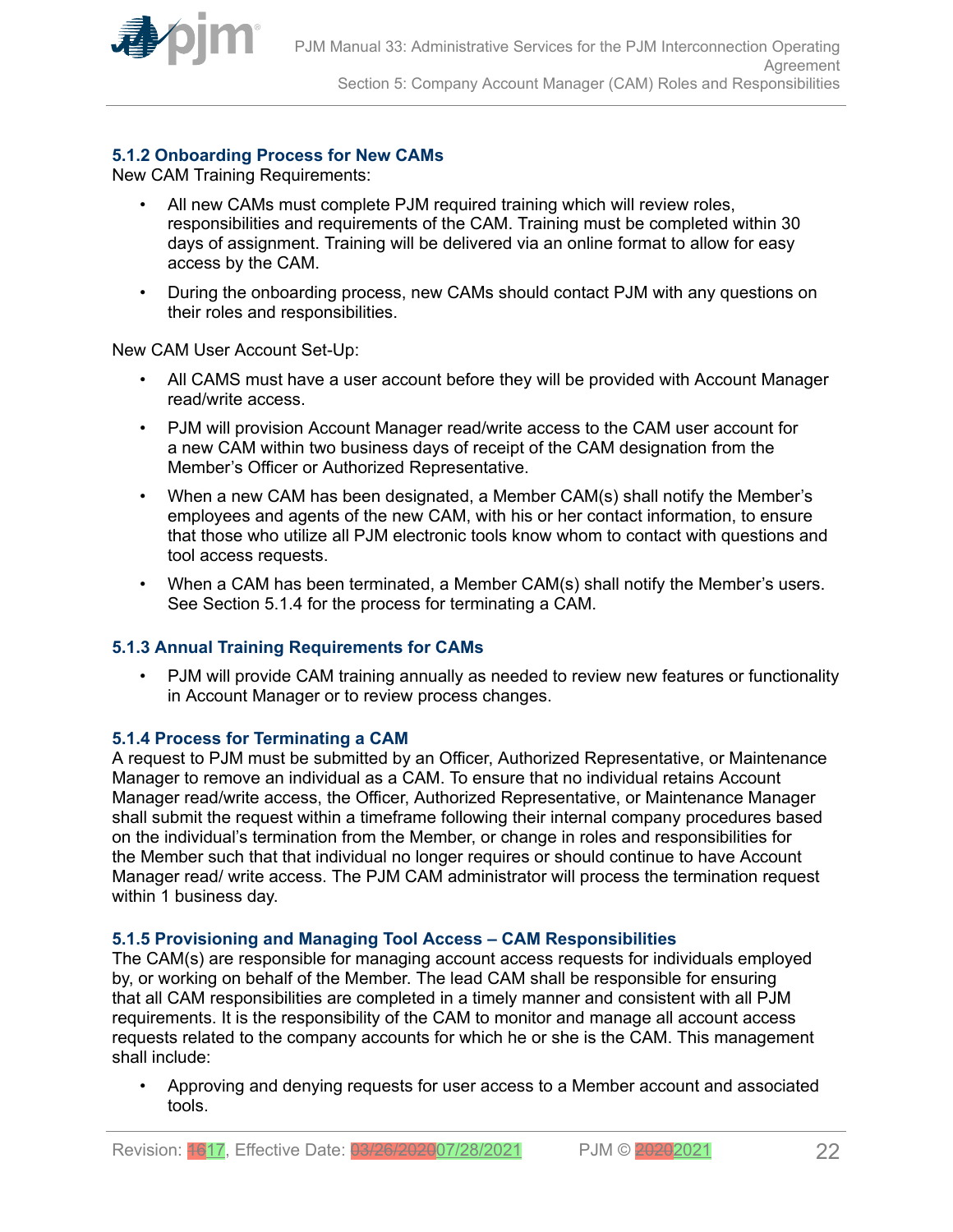<span id="page-22-0"></span>

- o Should a user incorrectly request access to a Member account or tool for which they have no job function responsibility or authorization, the CAM is responsible for denying those user access requests through the Account Manager tool.
- o Initial PJM tool access is assigned to a Member account by PJM based on the Member's line of business provided to PJM in the membership application process, established credit, and submitted transmission service or other required agreements.
- o Tool access at the Member level may be updated by PJM as needed or upon request by the company CAM as appropriate.
- Upon termination of an employee or agent, or change in roles and responsibilities for the Member such that that individual no longer requires or should continue to have access to PJM tools, CAMs will be responsible for terminating all user accounts for that employee or agent based on internal company procedures.
- Approving and being accountable for ensuring access to all accounts provides for the appropriate confidentiality of data. Confidentiality information can be found in section 5.1.6.
- Prohibiting the sharing of accounts and passwords between individuals or entities.
- Reviewing audit reports of account management activity for their portfolio of accounts and escalating issues to PJM if there are any concerns.

### **5.1.6 Confidentiality**

The Officer, Authorized Representative, Maintenance Manager and CAMs acknowledge and understand that they are responsible for ensuring the confidentiality of the access to data using their Member accounts and ensuring the Member has proper controls for the transactions/ business operations facilitated by the PJM electronic tools before allowing any individual to access the electronic tools.

### **5.1.7 Annual CAM Recertification Process**

Due to auditing and security policies, PJM has implemented a process requiring all current, designated CAMs to be recertified on an annual basis. Details on the CAM recertification process can be found in section 3.1.5 and 3.1.8.

- Once a CAM Account Manager read/write role is terminated, an Officer, Authorized Representative, or Maintenance Manager will need to submit a request in order to have that individual reinstated as a CAM.
- Members that do not comply with the recertification process may be subject to the provisions set forward in Section 3.1.11.1 of this manual.

#### **5.1.8 Annual User Recertification Process**

Similar to the CAM recertification process, PJM will implement an annual user recertification process to ensure that all current tool users should continue to maintain their current access to the assigned tools.

- All tool users will be required to be recertified annually by a Member CAM.
- User recertification will take place annually for a period of 60 days within the Account Manager tool.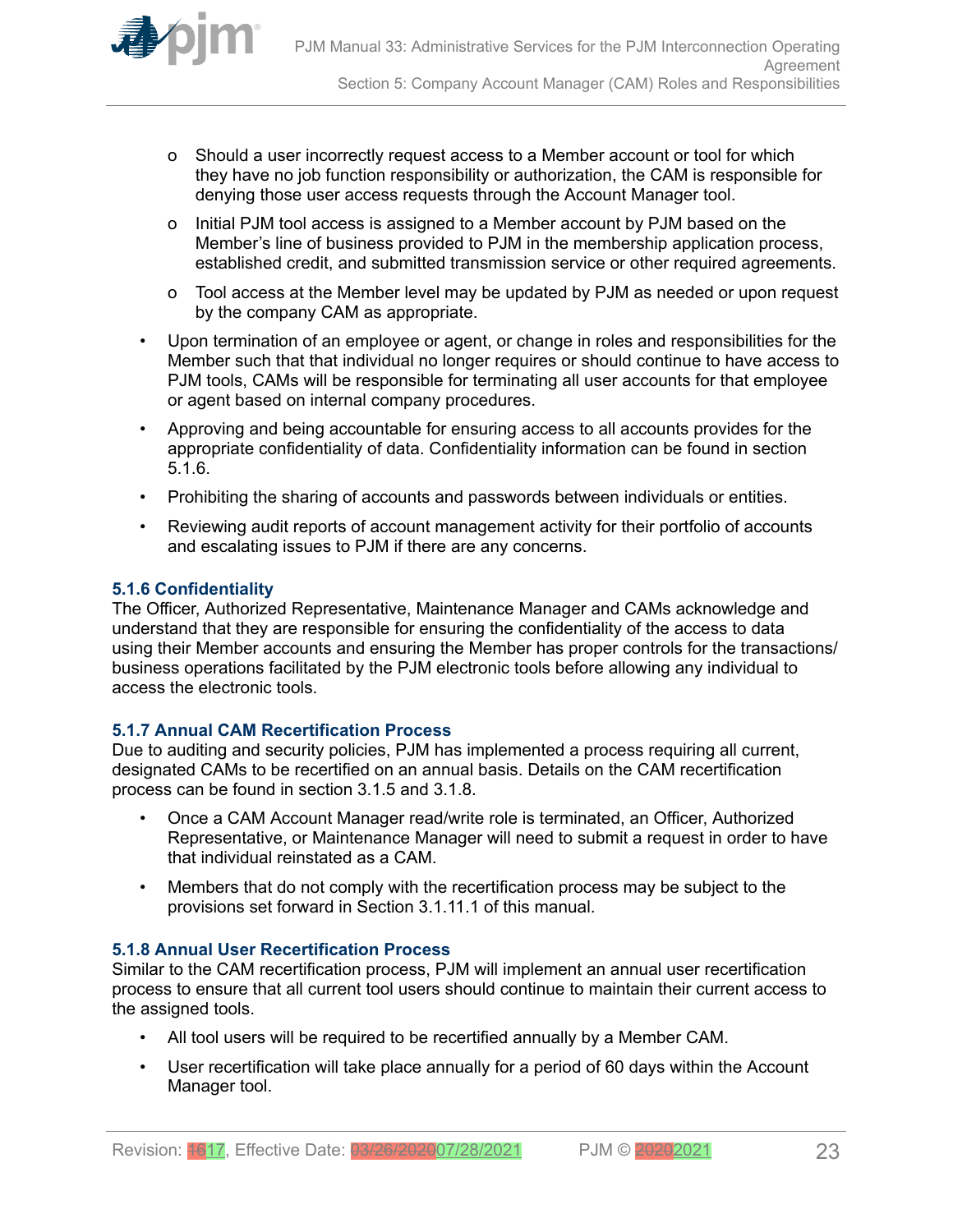

• Members that do not comply with the recertification process may be subject to the provisions set forward in Section 3.1.11.1 of this manual.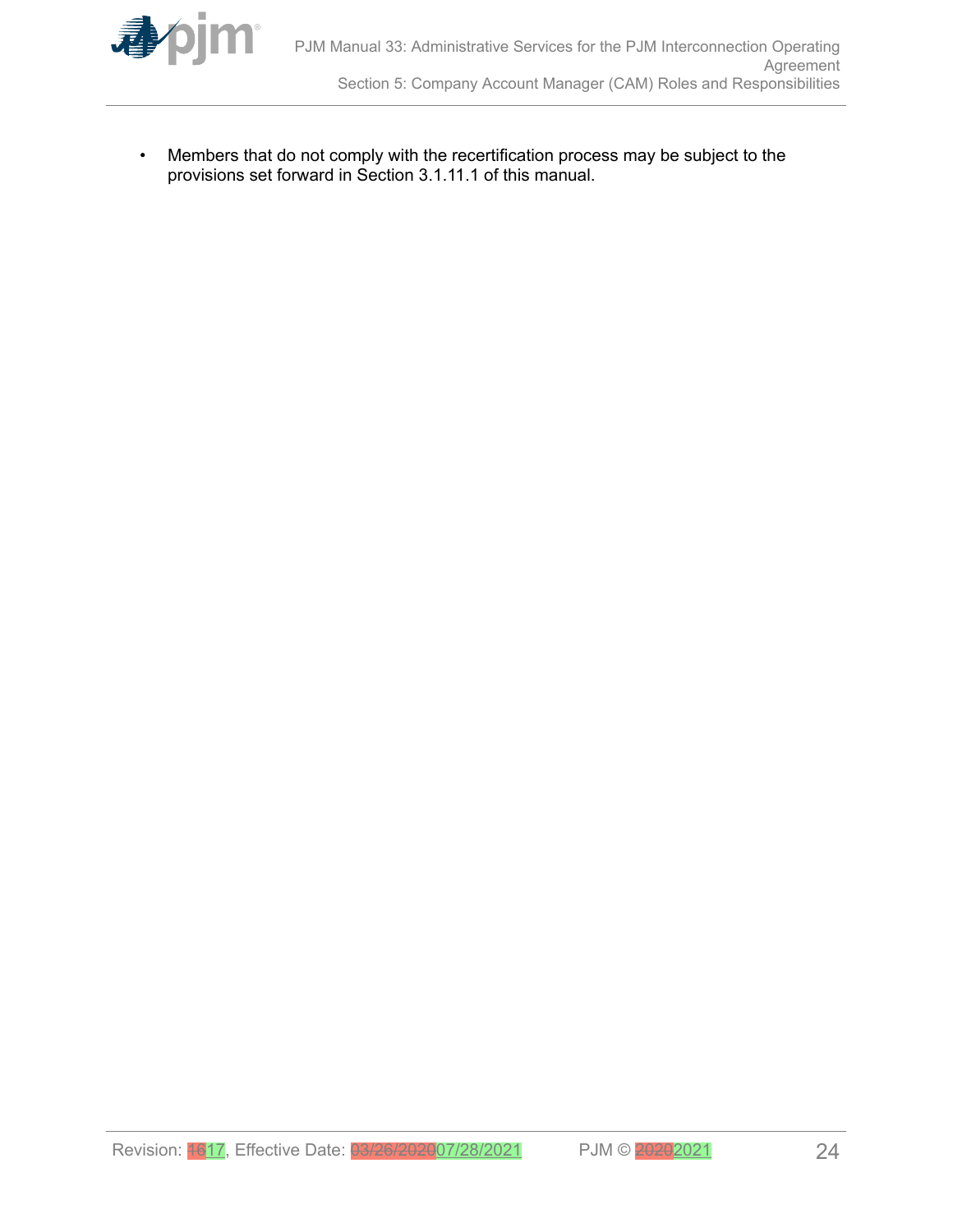<span id="page-24-0"></span>

# **Section 6: Market Data Postings**

Welcome to the Welcome to the Market Data Postings section of the **PJM Manual for Administrative Services for the PJM Interconnection Operating Agreement**. In this section, you will find the following information:

• A description of the data PJM will post relative to the operation of its electricity markets valuable for public dissemination

# **6.1 Market Data Postings**

To the extent PJM deems information relative to the operation of its electricity markets valuable for public dissemination, or upon request by one or more PJM stakeholders, PJM will post aggregated market data on its public web site. In order to ensure that market sensitive data is not revealed and to prevent potential misuse of such data, PJM will only post aggregated market data to the extent that it meets the following criteria:

- More than three (3) market participants' data in a particular category is being aggregated for posting. For example, if the data being considered for posting is load data, more than three (3) Load-Serving Entities' data must be aggregated; and
- The data to be posted is aggregated over a geographic area no smaller than a PJM transmission zone.

The data to be posted may not violate these criteria both on its own or when used in combination with other previously posted data.

Data that was posted before the creation of this guideline is assumed to be appropriate and acceptable.

Data that does not meet these guidelines may still be posted if such disclosure is deemed acceptable by PJM, the PJM Independent Market Monitor, and the members whose data will be posted.

Notwithstanding the above, the following types of data specified below are deemed not to be confidential and may be disseminated by PJM or the Independent Market Monitor under the limited circumstances described below:

Individual resource outages: PJM may release information on specific outages of resources consistent with Section 18.17 of the PJM Operating Agreement as set forth in greater detail herein. In any report or publication of sequence of events and/or lessons learned relative to an event, disturbance, or unusual operating condition on the transmission system (for example, a severe weather event or an event that required the shedding of firm load), PJM may publish in the public domain certain information on the status of resources involved in the event, disturbance, or condition.

- Provided that the report is published no less than 60 days after the event, disturbance, or condition, the following information shall be deemed already in the public domain:
	- o Resource name
	- o Resource Owner/Operator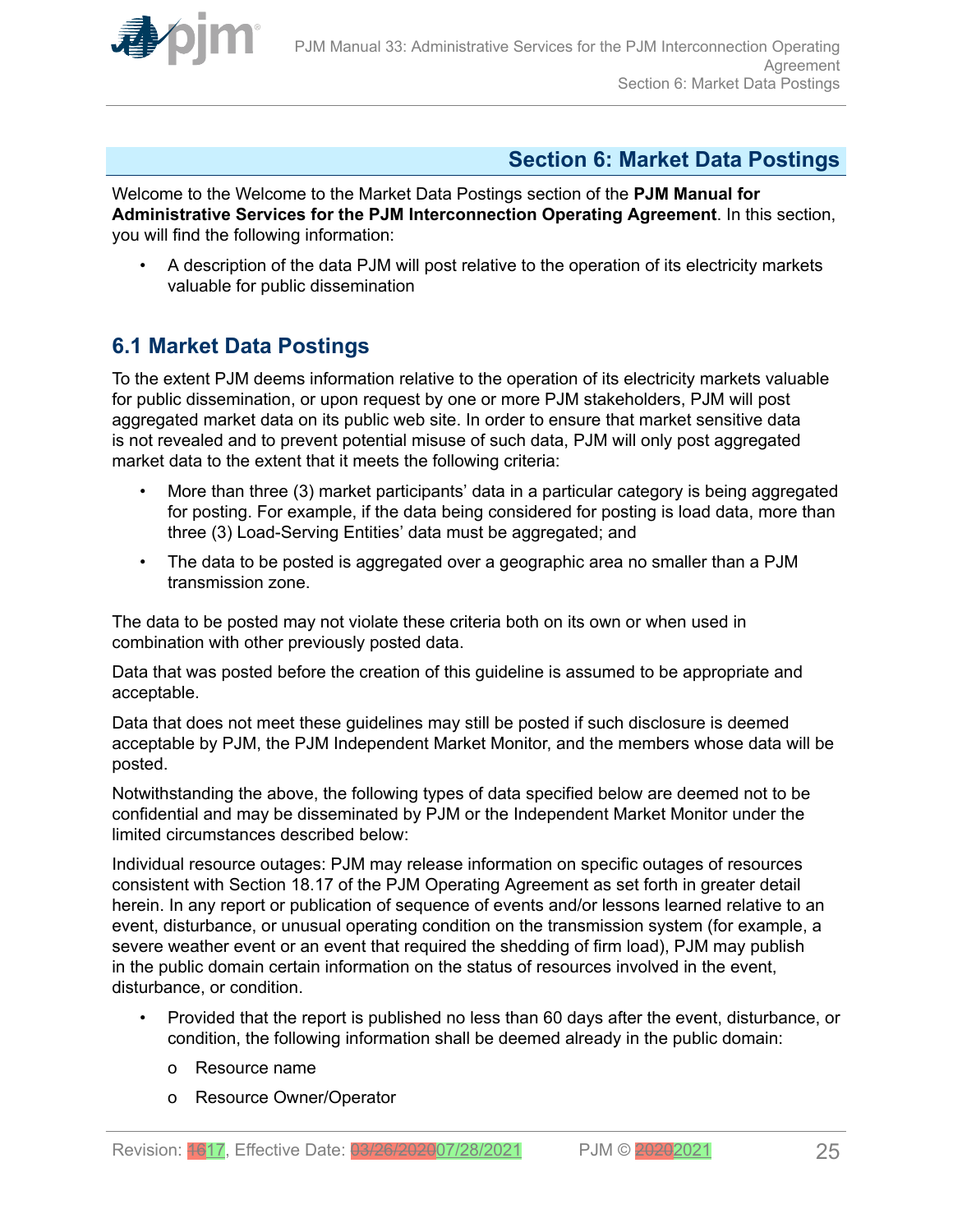

- o Status including change in status (available, unavailable, operating, outage type (planned, maintenance, forced, etc.) during the period of the 24 hours prior to the event to the 24 hours after the event
- o Any switching event on the transmission system affecting the resource during the period of the 24 hours prior to the event to the 24 hours after the event
- o The instantaneous output (MW and/or MVAR) or average hourly output (MW and/or MVAR) of the resource during the period of the 24 hours prior to the event to the 24 hours after the event
- o Any unique behavior of the resource during the during the period of the 24 hours prior to the event to the 24 hours after the event (e.g. unit oscillations)

Demand response: PJM may release information on the amount of Demand response available in localized areas (i.e. the amount of MW in a defined area such as a set of zip codes) in order to supply information or report on events or describe situations. Such circumstances include but are not limited to a severe event on the transmission system, a severe weather event, the formation of a closed loop interface, or the need for a transmission system upgrade. This information shall not contain specific offers or suppliers and shall not disclose the amount of supply in an area smaller than three zip codes.

Cleared and Offered Capacity Resources: PJM may release the total amount of offered and cleared Capacity Resources when reporting on RPM Capacity Market results. Such information must be aggregated by transmission zone.

Information regarding uplift payments may be released provided that such information represents generation in an area no smaller than a transmission zone, and a time period no shorter than a single operating day. Such information may include uplift payments broken down in the Day-Ahead and Real-Time Energy Markets by payment category or cause.

Three Pivotal Supplier Test Results: PJM may release aggregated statistics related to the execution and results of the Three Pivotal Supplier Test. Such statistics may not identify individual resource owners.

Member data that has been publicly made available by that PJM Member or by a state or federal regulator shall not be considered confidential by PJM

Fuel Mix: PJM may publish information on the fuel mix of resources operating in the PJM system provided there are at least three generation resources in each fuel category (regardless of whether those resources are operating or not).

Transmission Constraint Penalty Factor: PJM may publish information on the Transmission Constraint Penalty Factor used for Day-Ahead and Real-Time transmission constraints.

Operating Reserve Demand Curve: In order to support FERC transparency requirements related to the formation of the Operating Reserve Demand Curve, PJM may publish annually information on aggregated forced outages for the RTO and other reserve zones that are directly relevant to the Operating Reserve Demand Curve calculations. *PJM Interconnection, L.L.C.*, 171 FERC ¶ 61,153 at P 240 (2020)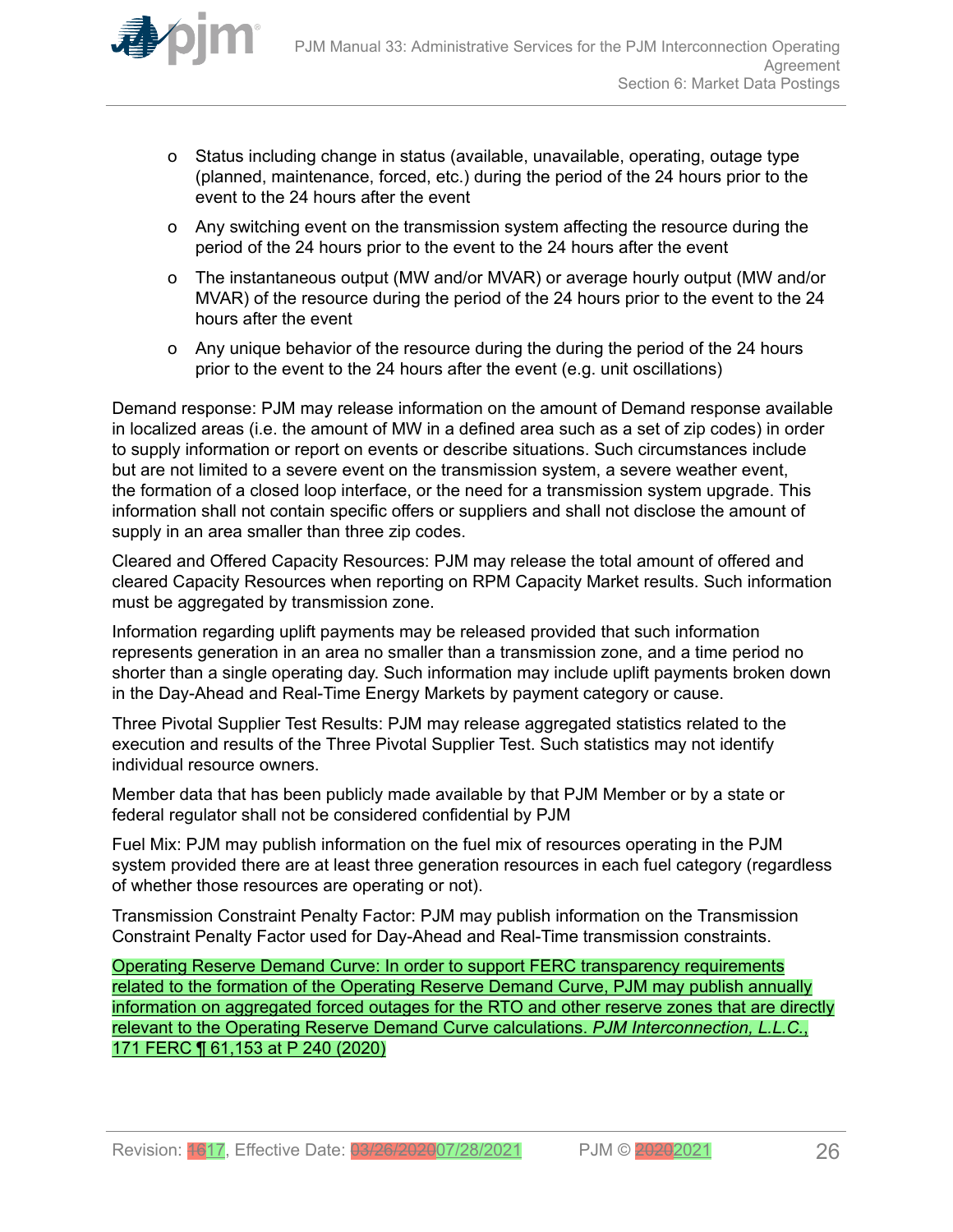<span id="page-26-0"></span>

# **Section 7: Dispute Resolution**

Welcome to the *Dispute Resolution* section of the **PJM Manual for Administrative Services for the PJM Interconnection Operating Agreement.** In this section, you will find a discussion of dispute resolution based upon the Operating Agreement of PJM and the PJM Open Access Transmission Tariff.

To the extent any dispute arises between one or more PJM Participants regarding any issue covered by the Operating Agreement, the PJM Participants must follow the dispute resolution procedures in the Tariff as summarized below.

# **7.1 Dispute Resolution Procedures**

The Dispute Resolution Procedures call first for resolution on an informal basis and then for arbitration, if necessary.

### **7.1.1 Informal Dispute Resolution**

Any dispute between a Transmission Customer and a Transmission Provider involving Transmission Service under the Tariff will be referred to a designated senior representative of each of the PJM Members for resolution on an informal basis as soon as possible. In the event the designated representatives are unable to mutually resolve the dispute within 30 days (or a different period as may be agreed), the dispute may be submitted to arbitration as described below. Note also that any application for a rate change or other change to the Tariff or any Service Agreement entered into under the Tariff will be presented directly to FERC for resolution.

### **7.1.2 Arbitration**

Arbitration initiated under the Tariff will be conducted before a single neutral arbitrator appointed by the PJM Members to the dispute. If a single arbitrator cannot be agreed upon, each PJM Member will select one arbitrator and those two will select a third arbitrator. The arbitrator(s) will be knowledgeable in electric utility matters and have no current or past substantial business or financial relationships with either PJM Member. Arbitration will be generally conducted in accordance with the Commercial Arbitration Rules of the American Arbitration Association.

The arbitrator(s) will render a decision within 90 days of appointment unless otherwise agreed. They will be authorized only to interpret and apply the provisions of the Tariff and any Service Agreement entered into under the Tariff and will not have the power to modify or change them in any manner.

The decision of the arbitrator(s) will be final and binding and judgment on the award may be entered in any court having jurisdiction. The decision of the arbitrator(s) may be appealed solely on the grounds that the conduct of the arbitrator(s), or the decision itself, violates the standards of the Federal Arbitration Act and/or the Administrative Dispute Resolution Act. The decision must also be filed with FERC if it affects jurisdictional rates, terms and conditions of service or facilities.

### **7.1.3 Arbitration Costs**

Each PJM Member that is a party to the dispute will be responsible for its own costs incurred during the arbitration process and for the following costs: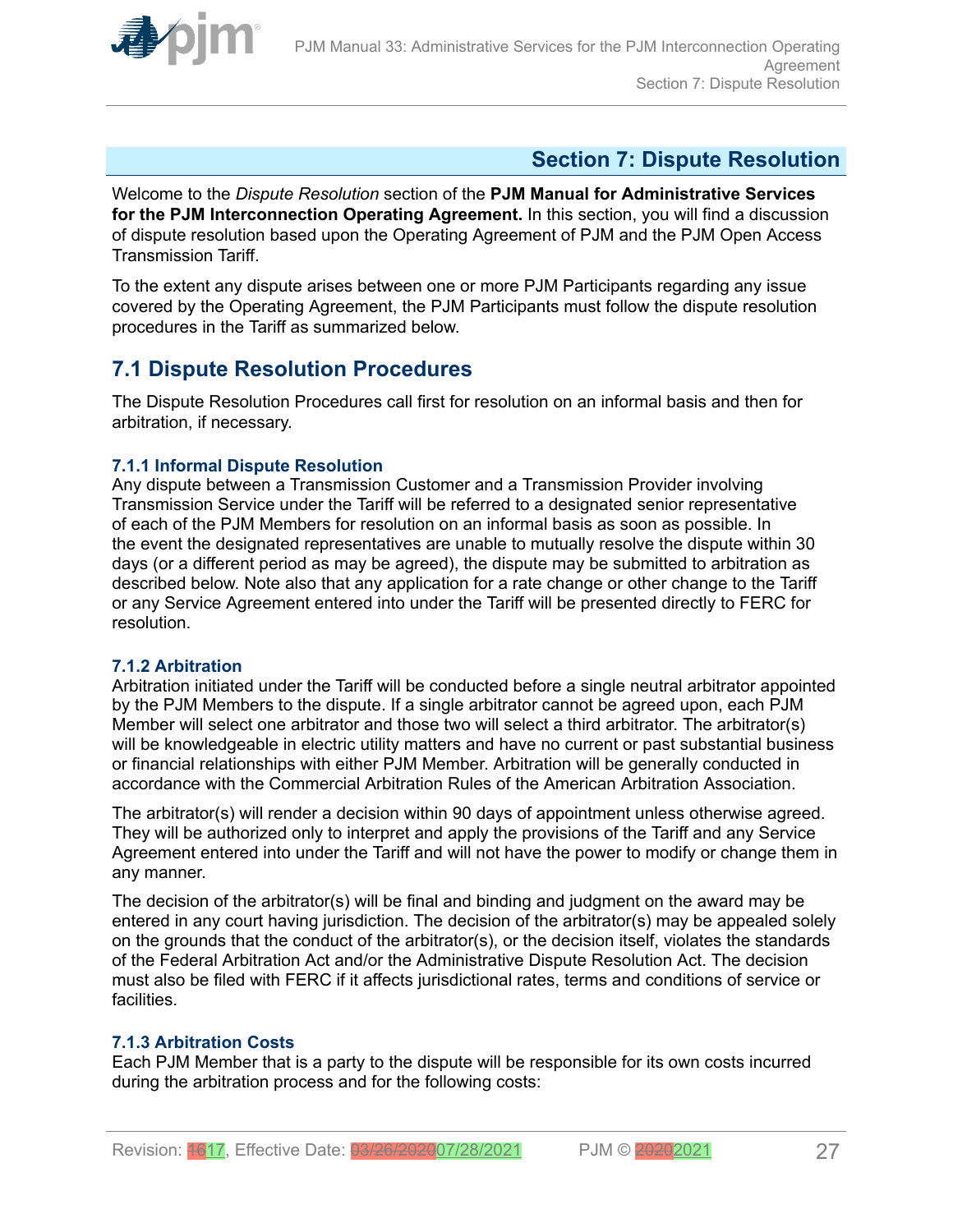<span id="page-27-0"></span>

- the cost of the arbitrator chosen to sit on a three-member panel and a proportionate share of the cost of the third arbitrator
- a proportionate share of the cost of a single arbitrator
- a proportionate share of the cost incurred by PJM related to a dispute not involving PJM.

### **7.1.4 Rights under the Federal Power Act**

Nothing in the Dispute Resolution Procedure will restrict the rights of any PJM Member to file a complaint with FERC under the relevant provisions of the Federal Power Act.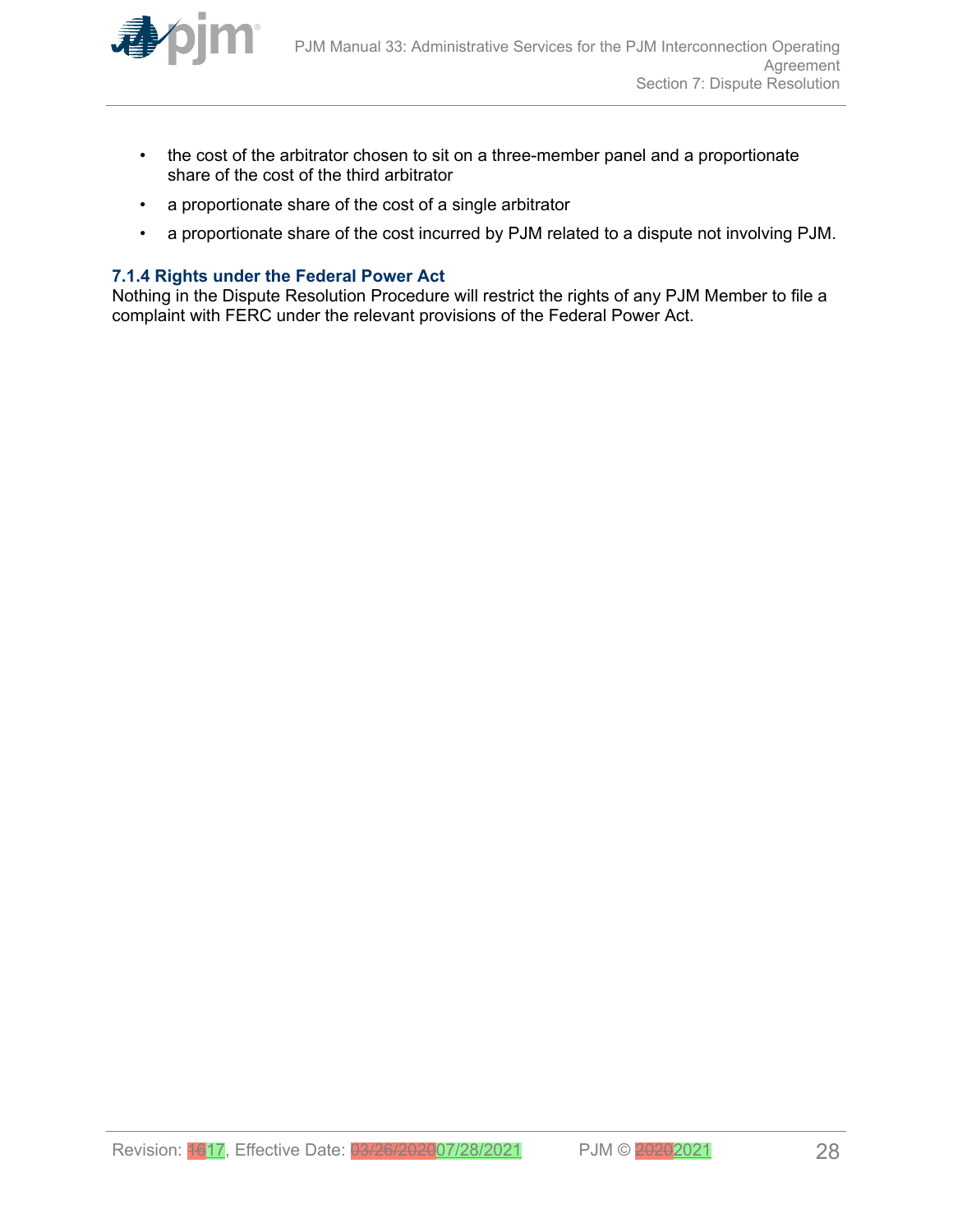<span id="page-28-0"></span>

# **Revision History**

### **Revision 16 (06/01/2020):**

• Updated Section 2.2 Application and Membership Cost based on FERC approved tariff changes

### **Revision 15 (03/26/2020):**

- Periodic Review
- Added new Section 3 Member Roles and Responsibilities
- Added new Section 4 Contact Management
- Added new Section 5 Company Account Manager (CAM) Roles and Responsibilities
- Renumbered existing Section 3 Market Data Postings to Section 6: Market Data Postings
- Renumbered existing Section 4 Dispute Resolutions to Section 7: Dispute Resolution
- Deleted references to Andrew Ott
- Relocated Section 2.4 Name Change Process to Section 3.1.2 and renamed to Member Corporate Name Change
- Relocated Section 2.5 Withdrawal Process to Section 3.1.10 and renamed to Withdrawal Requests

### **Revision 14 (10/25/2018):**

• Section 3.1: Added Transmission Constraint Penalty Factor

### **Revision 13 (03/22/2018):**

- Cover to Cover Periodic Review
- Changed ownership for this manual to Anita Patel, Manager, Knowledge Management **Center**
- Updated Headers to reflect correct manual name and section names
- Changed references from "PJM Interconnection, L.L.C." to "PJM"
- Changed references from "Interconnection Agreement" to "Operating Agreement"
- Changed references from "Interconnection Operating Agreement" to "Operating Agreement"
- Changed references from "PJM Participant" to "PJM Member"
- Introduction: added clarity between the dispute resolution procedures covered in the Tariff and this manual and those covered in the Operating Agreement
- Section 1.4: Removed section and introduction and moved language to M34
- Section 2.1: Removed Requirements for Application section and added Membership Types and Requirements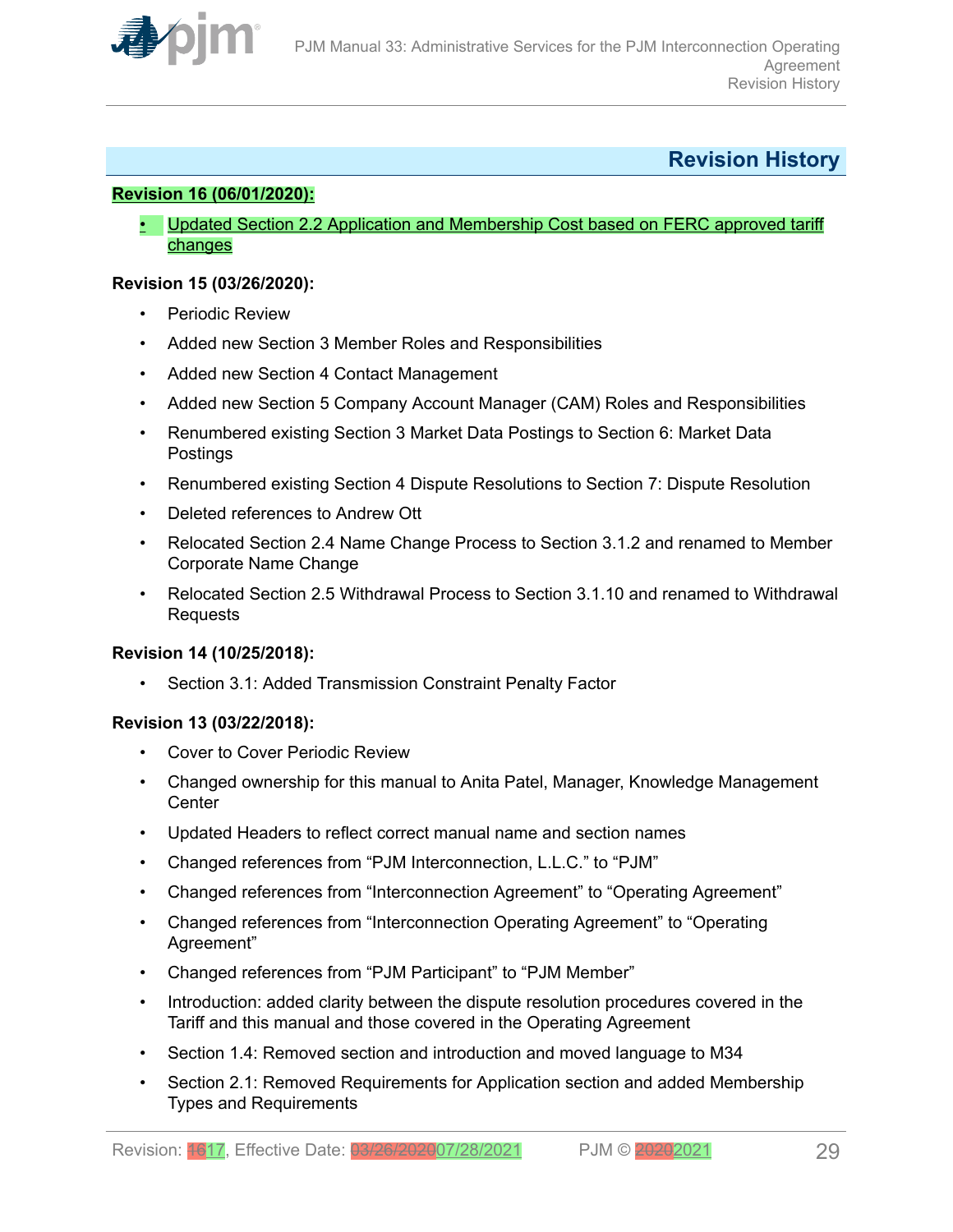

- Section 2.1.1: Removed Data to Be Supplied section and added Types of Membership
- Section 2.1.2: Removed Associate Membership section and added PJM Member/ Applicant Requirements
- Section 2.2: Removed Analysis of Submitted Data and added Application and Membership Cost
- Section 2.3: Removed Effective Date, Termination & Withdrawal Process section and added Credit Policy and Credit Requirements with updates
- Section 2.4: Removed Integration of New Applicant and added Name Change Process
- Section 2.5: Removed Application Cost and Membership Cost and added Withdrawal Process
- Section 2.6: Credit Policy and Credit Requirements This section was updated and moved to Section 2.3
- Section 2.6.1: Background This section was removed
- Section 3.1: This section was removed because the information contained is redundant information that is explicitly provided in the Operating Agreement, Reliability Assurance Agreement, or Tariff.
- Section 3.2: This section was removed because the information contained is redundant information that is explicitly provided in the Operating Agreement, Reliability Assurance Agreement, or Tariff.
- Section 3.3: This section was removed because the information contained is redundant information that is explicitly provided in the Operating Agreement, Reliability Assurance Agreement, or Tariff.
- Section 3.4: This section was removed because this information is wholly contained in the PJM Manual for Control Center & Data Exchange Requirements
- Section 3.5: Renumbered to Section 3.1
- Section 4.1: Removed; covered in OA 8.2.1
- Section 4.2: Removed; covered in OA section 1 Definitions
- Section 4.3: Removed; irrelevant to this document
- Section 4.4: Removed; first two paragraphs moving to M34. Sector challenge covered in OA 8.1.3
- Section 4.5: Removed; covered in OA sections 8.6, 8.6.1, and 8.6.3
- Section 4.6: Removed; covered in OA sections 7.1 and 7.2
- Renumbered Section 5 Dispute Resolution to Section 4

#### **Revision 12 (03/31/2016):**

• Revised Section 3.5 to include specific exceptions to the general policy regarding data postings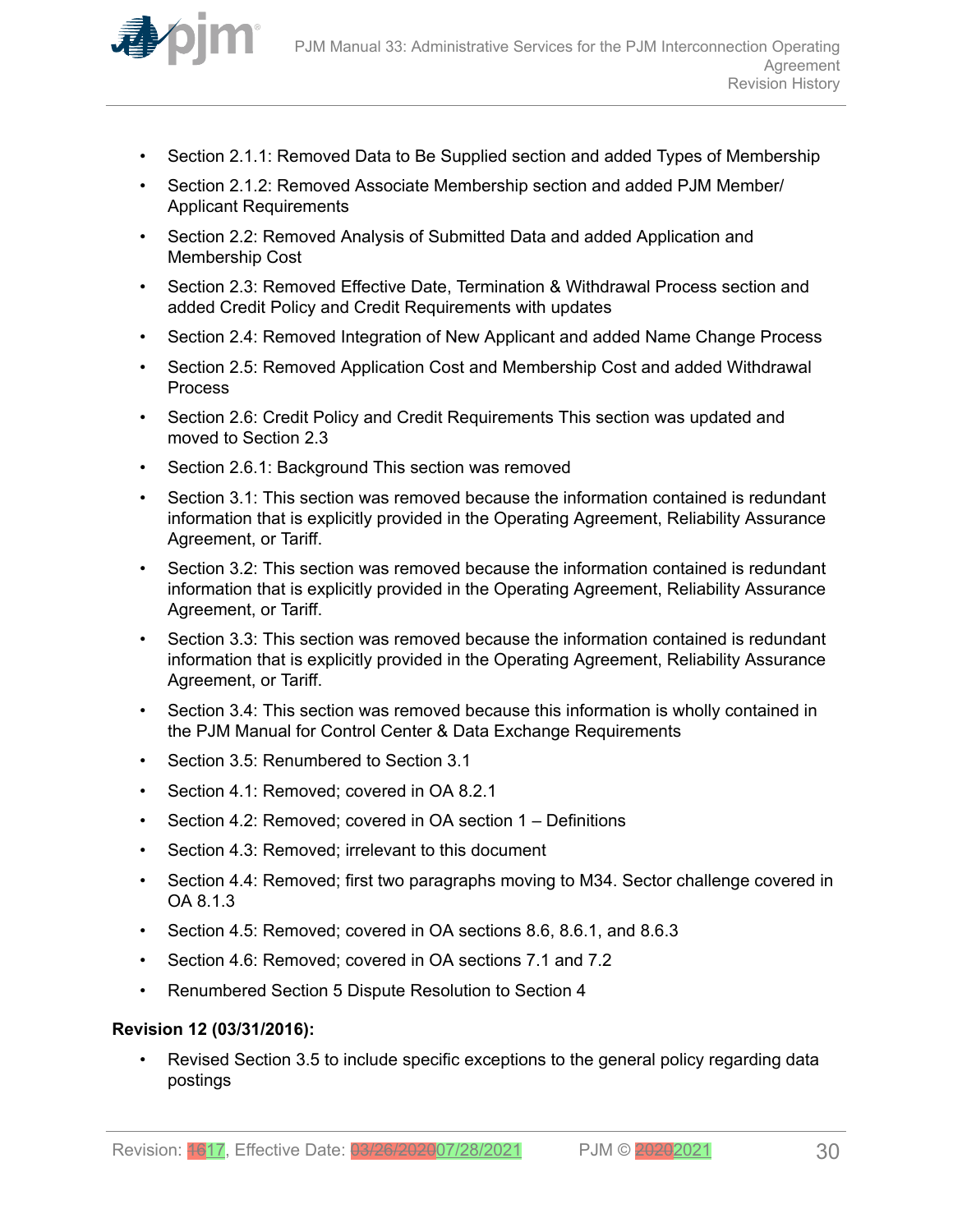

- Changed ownership for this manual from Lynn Horning and Vince Duane to Adrien Ford, Director, Member Relations
- Administrative Change Updated references for eData to Data Viewer, EFTR to FTR Center and eMKT to Markets Gateway

### **Revision 11 (05/29/2014):**

• Added Section 3.2.4 – Load Reallocation due to Member Default.

### **Revision 10 (04/11/2014):**

- Change in management from Sean McNamara to Lynn Horning
- Two of the eSuite Applications have been renamed. Moving forward EES will be known as ExSchedule and eMTR will be known as Power Meter.

### **Revision 09 (07/22/2010):**

• Added Section 3.6 Market Data Postings as required for FERC Order 719 Compliance and approved by the MRC on March 17, 2010.

### **Revision 08 (04/13/2010):**

- Corrected Title Page typographical error: changed Council to Counsel
- Approval: updated Vince Duane's title to Vice President & General Counsel and added Sean McNamara as Manager of Member Relations
- Section 2: Qualifications for PJM Membership grammatical changes and updated links to new website
- Section 2: Qualifications of PJM Membership Effective Date, Termination & Withdrawal Process: corrected Article 6 to Article 5 and identified Reliability Assurance Agreement
- Section 2: Qualifications of PJM Membership updated settlement obligation period ending time frame
- Section 2: Qualifications of PJM Membership Application Cost: added membership costs and fee structure and clarifying language
- Section 2: Qualifications of PJM Membership Credit Policy and Credit Requirements: removed entire section and replaced it with a summary and added the link to the Credit Policy and Credit Requirements on the PJM website.
- Section 5: Dispute Resolution Arbitration Costs: clarifying language regarding PJM member

### **Revision 07 (09/08/2008):**

- Table of Contents (revised and updated page numbers)
- Section 1 Operating Agreement of PJM Overview (updated Sector Selection Form Members Committee
- Requirements for Application (name change)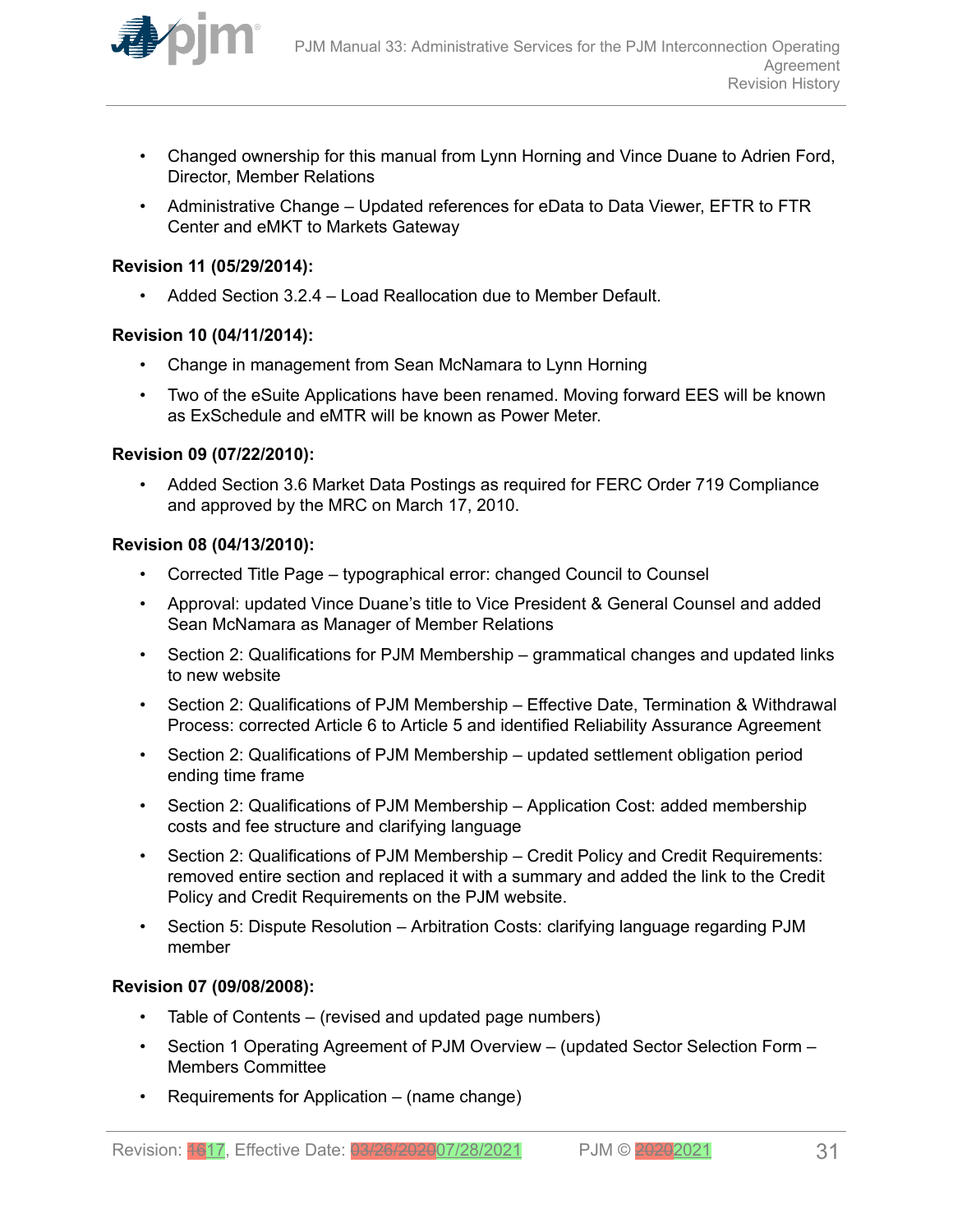

- Section 2 Qualifications for PJM Membership (added Associate Membership)
- Section 2 Qualification for PJM Membership (replaced entire Credit Policy and Credit Requirements section)
- Section 3 PJM Interaction (added Associate Membership)
- Section 4 Members Committee (updated Committee Sectors)
- Section 4 Members Committee (updated Quorum and Voting)
- Section 4 Members Committee (updated Sector Challenge)

### **Revision 06 (10/1/2007):**

- This revision is a rewrite of the PJM Manual for Administrative Services for the Operating Agreement of PJM reflecting current practices and procedures for doing business with PJM.
- Changed references from "*PJM Interconnection, L.L.C.*" to "*PJM*."
- Renamed Exhibits I.1 to Exhibit 1.
- Reformatted to new PJM formatting standard.
- Renumbered pages to consecutive numbering.
- Incorporated updated Sector Selection Form.
- Changed references from MAAC to Reliability First.
- Updated internal contacts.

### **Revision 05 (4/26/2000):**

- Updated Attachment B: Application for Membership. Replaced "*Payment Surety Bond",* pages 10 and 11 of *Attachment E.*
- Updated Attachment C: Application for Transmission Services. Replaced "*Payment Surety Bond",* pages 10 and 11 of *Attachment E.*

#### **Revision 04 (3/24/2000):**

- Updated Attachment B: Application for Membership. Replaced *Attachment E.*
- Updated Attachment C: Application for Transmission Services. Replaced *Attachment E.*

### **Revision 03 (2/04/2000):**

- Updated Attachment B: Application for Membership. Revised 'Letter of Credit' in Attachment E, page 9 of 10.
- Updated Attachment C: Application for Transmission Services. Revised 'Letter of Credit' in Attachment E, page 9of 10.

### **Revision 02 (12/13/1999):**